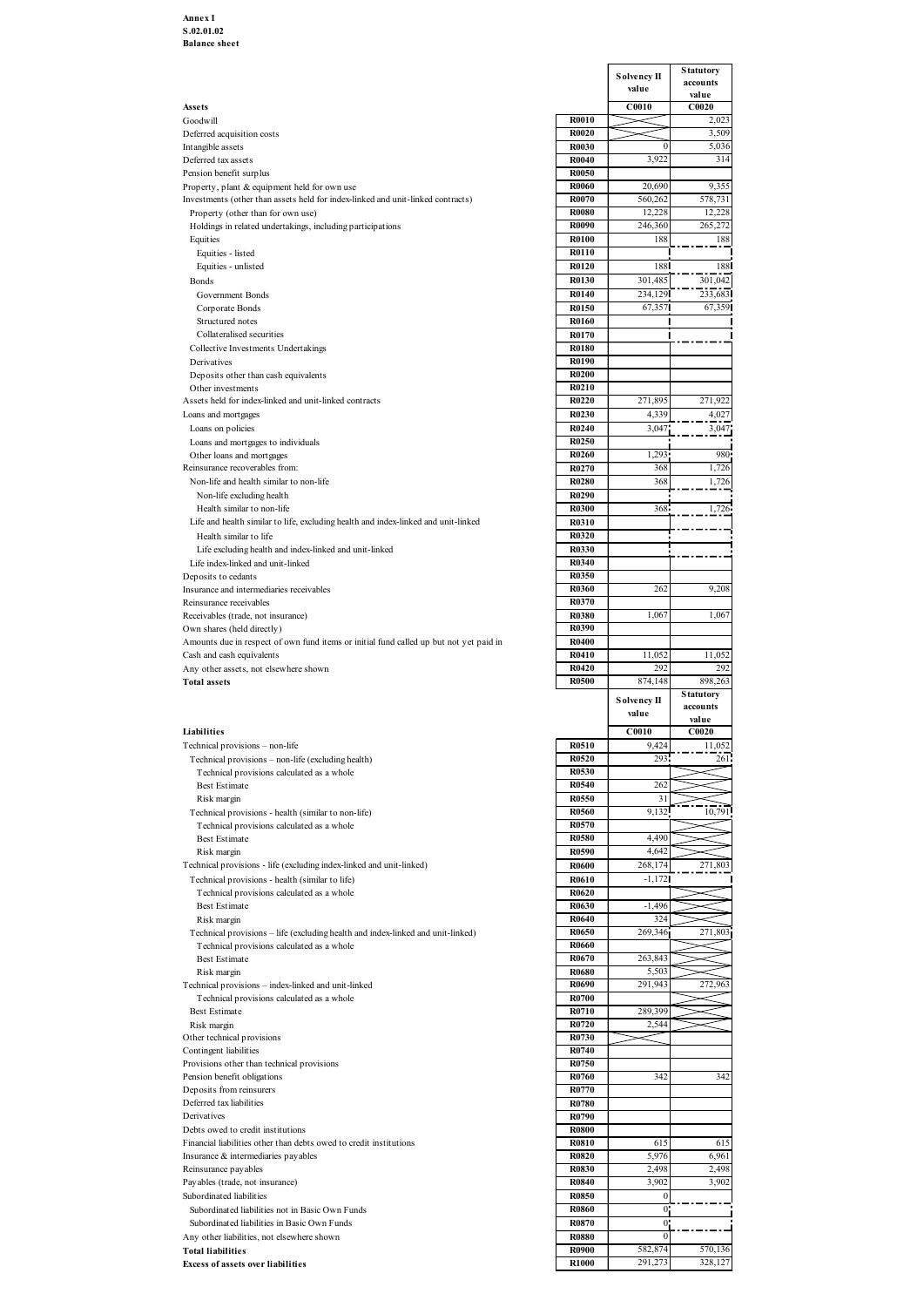| Annex I                                           |  |
|---------------------------------------------------|--|
| S.05.01.02                                        |  |
| Premiums, claims and expenses by line of business |  |

| Annex I<br>S.05.01.02                                                                                                                                    |                                |                                          |                                                                                                                              |                                                     |                                   |                                                                   |                                                              |                                                   |                                                |                                         |                               |                                                     |                 |                   |                                                                |                   |                              |
|----------------------------------------------------------------------------------------------------------------------------------------------------------|--------------------------------|------------------------------------------|------------------------------------------------------------------------------------------------------------------------------|-----------------------------------------------------|-----------------------------------|-------------------------------------------------------------------|--------------------------------------------------------------|---------------------------------------------------|------------------------------------------------|-----------------------------------------|-------------------------------|-----------------------------------------------------|-----------------|-------------------|----------------------------------------------------------------|-------------------|------------------------------|
| Premiums, claims and expenses by line of business                                                                                                        |                                |                                          | Line of Business for: non-life insurance and reinsurance obligations (direct business and accepted proportional reinsurance) |                                                     |                                   |                                                                   |                                                              |                                                   |                                                |                                         |                               |                                                     |                 |                   | Line of Business for:<br>accepted non-proportional reinsurance |                   |                              |
|                                                                                                                                                          |                                | Medical<br>expense<br>insurance<br>C0010 | Income<br>Workers'<br>protection<br>compensatio<br>insurance<br>n insurance<br>C0020<br>C0030                                | Motor<br>vehicle<br>liability<br>insurance<br>C0040 | Other motor<br>insurance<br>C0050 | Marine,<br>aviation and<br>transport<br>insurance<br><b>C0060</b> | Fire and<br>other damage<br>o property<br>insurance<br>C0070 | General<br>liability<br>insurance<br><b>C0080</b> | Credit and<br>suretyship<br>insurance<br>C0090 | Legal<br>expenses<br>insurance<br>C0100 | Assistance<br><b>C0110</b>    | M iscellaneo<br>s financial<br>loss<br><b>C0120</b> | Health<br>C0130 | Casualty<br>C0140 | Marine,<br>aviation,<br>transport<br>C0150                     | Property<br>C0160 | Total<br>C0200               |
| Premiums written<br><b>Gross - Direct Business</b><br>Gross - Proportional reinsurance accepted<br>Gross - Non-proportional reinsurance accepted   R0130 | R0110<br>R0120                 | 16,79                                    | 27,51                                                                                                                        |                                                     |                                   | $\check{~}$<br>$>\!<$                                             | $\prec$                                                      | $\prec$                                           |                                                |                                         |                               |                                                     |                 |                   |                                                                |                   | 44,311                       |
| Reinsurers' share<br>Net<br>Premiums earned                                                                                                              | R0140<br><b>R0200</b>          | 3,71<br>13,08<br>$\!<\!$                 | 449<br>27,069<br>$\!<\!$                                                                                                     |                                                     |                                   | $\prec$                                                           | $\prec$                                                      | $\prec$                                           | $\prec$                                        | $\asymp$                                | $\prec$                       |                                                     |                 |                   |                                                                |                   | 4.159<br>40,152<br>$\ltimes$ |
| Gross - Direct Business<br>Gross - Proportional reinsurance accepted                                                                                     | R0210<br>R0220                 | 16,096                                   | 27,60                                                                                                                        |                                                     |                                   |                                                                   |                                                              |                                                   |                                                |                                         |                               |                                                     | $\leq$          |                   |                                                                |                   | 43,703                       |
| Gross - Non-proportional reinsurance accepted R0230<br>Reinsurers' share<br>Net                                                                          | R0240<br>R0300                 | 3,21<br>12,885                           | 449<br>27,158                                                                                                                |                                                     |                                   | $>\!<$                                                            | $\prec$                                                      | $>\!<$ l $\,$                                     | $\prec$                                        | $\asymp$                                | $\prec$                       |                                                     |                 |                   |                                                                |                   | 3,660<br>40,043              |
| <b>Claims incurred</b><br><b>Gross - Direct Business</b><br>Gross - Proportional reinsurance accepted                                                    | R0310<br>R0320                 | 6,662                                    | 6,109                                                                                                                        |                                                     |                                   | $\!$                                                              |                                                              |                                                   |                                                |                                         | $\asymp$                      |                                                     | ➤               |                   |                                                                |                   | $\lt$<br>12,775              |
| Gross - Non-proportional reinsurance accepted R0330<br>Reinsurers' share<br>Net                                                                          | R0340<br>R0400                 | 6,662                                    | 13<br>5.97                                                                                                                   |                                                     |                                   | $>\!<$                                                            | $\prec$                                                      |                                                   |                                                |                                         |                               |                                                     |                 |                   |                                                                |                   | 132<br>12,643                |
| Changes in other technical provisions<br><b>Gross - Direct Business</b>                                                                                  | R0410                          |                                          |                                                                                                                              |                                                     |                                   |                                                                   | $\prec$                                                      |                                                   |                                                |                                         |                               |                                                     |                 | $\searrow$        | া≫                                                             |                   | $\lt$                        |
| Gross - Proportional reinsurance accepted<br>Gross - Non- proportional reinsurance accepted R0430<br>Reinsurers' share                                   | R0420<br>R0440                 |                                          |                                                                                                                              | $\!>\!<$ $\!>\!<$                                   |                                   | $\times$ r $\times$ r $\times$                                    |                                                              |                                                   | $>\!<$                                         | $>\!<$ l                                | $\check{~}$                   |                                                     |                 |                   |                                                                |                   |                              |
| <b>Expenses incurred</b><br><b>Administrative expenses</b>                                                                                               | <b>R0500</b><br>R0550          | 6,71                                     | 12,329                                                                                                                       | ≦                                                   |                                   | $\times$ r $\times$ r $\times$                                    |                                                              |                                                   | $\prec$                                        | $>\!<$ l                                | $\bm{\times}$ r $\bm{\times}$ |                                                     | ➤               |                   |                                                                |                   | 19,040<br>$\ltimes$          |
| <b>Gross - Direct Business</b><br>Gross - Proportional reinsurance accepted R0620<br>Gross - Non-proportional reinsurance accepte R0630                  | R0610                          | 164                                      | 280                                                                                                                          |                                                     |                                   |                                                                   |                                                              |                                                   |                                                |                                         |                               |                                                     |                 |                   |                                                                |                   | 444                          |
| Reinsurers' share<br>Net                                                                                                                                 | R0640<br>R0700                 | 164                                      |                                                                                                                              |                                                     |                                   |                                                                   |                                                              |                                                   |                                                |                                         |                               |                                                     |                 |                   |                                                                |                   | 444                          |
| <b>Investment management expenses</b><br><b>Gross - Direct Business</b><br>Gross - Proportional reinsurance accepted                                     | R0710<br>R0720                 |                                          |                                                                                                                              |                                                     |                                   | $>\!<$                                                            | $\prec$                                                      | ➤                                                 | $\asymp$                                       | $>\!<$                                  | $\succ$                       |                                                     |                 | $\searrow$        | ⊂l                                                             |                   |                              |
| Gross - Non-proportional reinsurance accepte R0730<br>Reinsurers' share<br>Net                                                                           | R0740<br><b>R0800</b>          |                                          |                                                                                                                              |                                                     |                                   | $>\!<$                                                            | $>\!<$                                                       | $>\!<$ l $\,$                                     | $\asymp$                                       | $>\!<$                                  | $>\!<$                        |                                                     |                 |                   |                                                                |                   |                              |
| <b>Claims management expenses</b><br><b>Gross - Direct Business</b><br>Gross - Proportional reinsurance accepted R0820                                   | R0810                          | 1,05                                     |                                                                                                                              |                                                     |                                   |                                                                   |                                                              |                                                   |                                                |                                         |                               |                                                     |                 | $\searrow$<br>=   | ⊲≫                                                             | ╰                 | 1,131                        |
| Gross - Non-proportional reinsurance accepte R0830<br>Reinsurers' share                                                                                  | <b>R0840</b>                   |                                          |                                                                                                                              |                                                     |                                   |                                                                   |                                                              |                                                   |                                                |                                         |                               |                                                     |                 |                   |                                                                |                   |                              |
| Net<br><b>Acquisition expenses</b><br><b>Gross - Direct Business</b>                                                                                     | <b>R0900</b><br>R0910          | 1,052<br>3,192                           | 9,39                                                                                                                         |                                                     |                                   |                                                                   |                                                              |                                                   |                                                |                                         |                               |                                                     |                 |                   |                                                                |                   | 1,131<br>12,589              |
| Gross - Proportional reinsurance accepted<br>Gross - Non-proportional reinsurance accepte R0930<br>Reinsurers' share                                     | R0920<br>R0940                 | $\prec$                                  |                                                                                                                              |                                                     |                                   | <b>XIXIXI</b>                                                     |                                                              |                                                   | $>\!<$                                         | $>\!<$ l $\,$                           | $\prec$                       |                                                     |                 |                   |                                                                |                   |                              |
| Net<br>Overhead expenses<br><b>Gross - Direct Business</b>                                                                                               | <b>R1000</b><br>R1010          | 3,192<br>$\lt$<br>2,303                  | 9,39<br>2,57                                                                                                                 |                                                     |                                   | $>\!<$                                                            |                                                              | $\times$                                          | $\asymp$                                       | $\asymp$                                | $\mathord{\succ}\,$           |                                                     |                 |                   | E III                                                          |                   | 12,589<br>N<br>4,876         |
| Gross - Proportional reinsurance accepted<br>Gross - Non-proportional reinsurance accepte R1030                                                          | R1020                          |                                          |                                                                                                                              |                                                     |                                   | $\check{~}$                                                       | $\check{~}$                                                  | ↘                                                 |                                                | $\check{~}$                             | ↘                             |                                                     |                 |                   |                                                                |                   |                              |
| Reinsurers' share<br>Net<br>Other expenses                                                                                                               | R1040<br>R1100<br>R1200        | 2,303                                    | 2,57                                                                                                                         |                                                     |                                   |                                                                   |                                                              |                                                   |                                                |                                         |                               |                                                     |                 |                   |                                                                |                   | 4,876<br>831                 |
| <b>Total expenses</b>                                                                                                                                    | R1300                          |                                          | Line of Business for: life insurance obligations                                                                             |                                                     |                                   |                                                                   |                                                              | Life reinsurance                                  |                                                |                                         |                               |                                                     |                 |                   |                                                                |                   | 19,872                       |
|                                                                                                                                                          |                                | Health<br>insurance                      | Insurance<br>Index-<br>with profit<br>linked and<br>unit-linked<br>participati                                               | Other life<br>insurance                             | stemming<br>from non-             | Annuities Annuities<br>stemming<br>from non-                      | Health<br>reinsuranc                                         | Life<br>reinsuranc                                |                                                |                                         |                               |                                                     |                 |                   |                                                                |                   |                              |
|                                                                                                                                                          |                                | C0210                                    | C0220<br>C0230                                                                                                               | C0240                                               | 1:4.7<br>C0250                    | life<br><b>C0260</b>                                              | e<br>C0270                                                   | e<br>$\bf C0280$                                  | Total<br>C0300<br>$\,<$                        |                                         |                               |                                                     |                 |                   |                                                                |                   |                              |
| Premiums written<br>Gross<br>Reinsurers' share                                                                                                           | R1410<br>R1420                 | 2,712<br>-20                             | 21,62<br>1,429                                                                                                               | 8,498<br>$\overline{4}$                             |                                   |                                                                   |                                                              |                                                   | 34,265<br>144                                  |                                         |                               |                                                     |                 |                   |                                                                |                   |                              |
| Net<br>Premiums earned<br>Gross                                                                                                                          | R1500<br>R1510                 | 2,692<br>2,456                           | 21,550<br>1,425<br>21,395<br>1,429                                                                                           | 8,455<br>8,481                                      |                                   |                                                                   |                                                              |                                                   | 34,121<br>$\,<$<br>33,761                      |                                         |                               |                                                     |                 |                   |                                                                |                   |                              |
| Reinsurers' share<br>Net                                                                                                                                 | R1520<br>R1600                 | - 20<br>2,436                            | 1,425<br>21,318                                                                                                              | - 44<br>8,438                                       |                                   |                                                                   |                                                              |                                                   | 144<br>33,617                                  |                                         |                               |                                                     |                 |                   |                                                                |                   |                              |
| Claims incurred<br>Gross<br>Reinsurers' share                                                                                                            | R1610<br>R1620                 | 682                                      | 26,553                                                                                                                       | 109<br>7,70                                         |                                   |                                                                   |                                                              |                                                   | ⋜<br>35,047                                    |                                         |                               |                                                     |                 |                   |                                                                |                   |                              |
| Net<br>Changes in other technical provisions                                                                                                             | R1700                          | 682                                      | 26,553                                                                                                                       | 109<br>7.70                                         |                                   |                                                                   |                                                              |                                                   | 35,047<br>Λ                                    |                                         |                               |                                                     |                 |                   |                                                                |                   |                              |
| Gross<br>Reinsurers' share<br>Net                                                                                                                        | R1710<br>R1720<br><b>R1800</b> | $-309$<br>$-309$                         | $-4,67.$<br>$-4,67.$                                                                                                         | 292<br>-60<br>292<br>$-601$                         |                                   |                                                                   |                                                              |                                                   | $-5,290$<br>$-5,290$                           |                                         |                               |                                                     |                 |                   |                                                                |                   |                              |
| Expenses incurred<br>Administrative expenses                                                                                                             | <b>R1900</b>                   | 1,145                                    | 5,109<br>4,486                                                                                                               | 686<br>اسم                                          |                                   | $\times$ r $\times$ r $\times$                                    |                                                              |                                                   | 11,426<br>$\ltimes$                            |                                         |                               |                                                     |                 |                   |                                                                |                   |                              |
| Gross<br>Reinsurers' share<br>Net                                                                                                                        | R1910<br>R1920<br>R2000        | 42<br>42                                 | 302<br>302                                                                                                                   | 95<br>95                                            |                                   |                                                                   |                                                              |                                                   | 455<br>455                                     |                                         |                               |                                                     |                 |                   |                                                                |                   |                              |
| Investment management expenses                                                                                                                           | R2010                          |                                          |                                                                                                                              |                                                     | $\asymp$                          | $>\!<$                                                            | $\prec$                                                      | $\,>\,$                                           | $\times$                                       |                                         |                               |                                                     |                 |                   |                                                                |                   |                              |
| Gross<br>Reinsurers' share                                                                                                                               | <b>R2020</b>                   |                                          |                                                                                                                              |                                                     |                                   |                                                                   |                                                              |                                                   |                                                |                                         |                               |                                                     |                 |                   |                                                                |                   |                              |

| Gross - Non-proportional reinsurance accepte R0830<br>Reinsurers' share | <b>R0840</b> | $\Omega$          |                     |                                                            |            |                  |               |                                   |                  |          |   |       |   |  |  |        |
|-------------------------------------------------------------------------|--------------|-------------------|---------------------|------------------------------------------------------------|------------|------------------|---------------|-----------------------------------|------------------|----------|---|-------|---|--|--|--------|
|                                                                         |              |                   |                     |                                                            |            |                  |               |                                   |                  |          |   |       |   |  |  |        |
| Net                                                                     | <b>R0900</b> | 1,052             | 79                  |                                                            |            |                  |               |                                   |                  |          |   |       |   |  |  | 1.131  |
| <b>Acquisition expenses</b>                                             |              |                   |                     |                                                            |            | ~                | -             | $\mathord{\sim}$                  | $\breve{~}$      | $\prec$  | ~ | $\,<$ | ∽ |  |  |        |
| <b>Gross - Direct Business</b>                                          | <b>R0910</b> | 3,192             | 9,397               |                                                            |            |                  |               |                                   |                  |          |   |       |   |  |  | 12,589 |
| Gross - Proportional reinsurance accepted                               | R0920        |                   |                     |                                                            |            |                  |               |                                   |                  |          |   |       |   |  |  |        |
| Gross - Non-proportional reinsurance accepte R0930                      |              |                   |                     |                                                            |            |                  | $\check{~}$   |                                   |                  |          |   |       |   |  |  |        |
| Reinsurers' share                                                       | R0940        | $\overline{0}$    |                     |                                                            |            |                  |               |                                   |                  |          |   |       |   |  |  |        |
| Net                                                                     | <b>R1000</b> | 3,192             | 9,397               |                                                            |            |                  |               |                                   |                  |          |   |       |   |  |  | 12,589 |
|                                                                         |              | ≂                 |                     |                                                            |            |                  |               |                                   |                  |          |   |       |   |  |  |        |
| Overhead expenses                                                       |              |                   |                     |                                                            |            | V                |               |                                   |                  |          |   |       | V |  |  |        |
| <b>Gross - Direct Business</b>                                          | R1010        | 2,303             | 2,573               |                                                            |            |                  |               |                                   |                  |          |   |       |   |  |  | 4,876  |
| Gross - Proportional reinsurance accepted                               | R1020        |                   |                     |                                                            |            |                  |               |                                   |                  |          |   |       |   |  |  |        |
| Gross - Non-proportional reinsurance accepto R1030                      |              |                   |                     |                                                            |            |                  |               |                                   |                  |          |   |       |   |  |  |        |
| Reinsurers' share                                                       | R1040        | $\vert$ 0         |                     |                                                            |            |                  |               |                                   |                  |          |   |       |   |  |  |        |
| Net                                                                     | R1100        | 2,303             | 2,573               |                                                            |            |                  |               |                                   |                  |          |   |       |   |  |  | 4,876  |
|                                                                         |              |                   |                     |                                                            |            |                  |               |                                   |                  |          |   |       |   |  |  |        |
| Other expenses                                                          | R1200        |                   |                     |                                                            |            |                  |               |                                   |                  |          |   |       |   |  |  | 831    |
| <b>Total expenses</b>                                                   | R1300        |                   |                     |                                                            |            |                  |               |                                   |                  |          |   |       |   |  |  | 19,872 |
|                                                                         |              |                   | Insurance           | Line of Business for: life insurance obligations<br>Index- |            | Annuities        | Annuities     |                                   | Life reinsurance |          |   |       |   |  |  |        |
|                                                                         |              | Health            | with profit         | inked and                                                  | Other life | stemming         | stemming      | Health                            | Life             |          |   |       |   |  |  |        |
|                                                                         |              |                   |                     |                                                            |            |                  |               | reinsuranc                        | reinsurand       |          |   |       |   |  |  |        |
|                                                                         |              | nsurance          | participati         | unit-linked                                                | insurance  | from non-        | from non-     | $\mathsf{e}% _{t}\left( t\right)$ | $\mathsf{e}$     | Total    |   |       |   |  |  |        |
|                                                                         |              | C <sub>0210</sub> | $\alpha$ r<br>C0220 | nsurance<br>C0230                                          | C0240      | $l$ ife<br>C0250 | life<br>C0260 | C0270                             | C0280            | C0300    |   |       |   |  |  |        |
|                                                                         |              |                   |                     |                                                            |            |                  |               |                                   |                  |          |   |       |   |  |  |        |
| Premiums written                                                        |              |                   |                     |                                                            |            |                  |               |                                   |                  |          |   |       |   |  |  |        |
| Gross                                                                   | R1410        | 2,712             | 21,627              | 1,429                                                      | 8,498      |                  |               |                                   |                  | 34,26    |   |       |   |  |  |        |
| Reinsurers' share                                                       | R1420        | 20                | 77                  | $\overline{\mathbf{3}}$                                    | $-44$      |                  |               |                                   |                  | 144      |   |       |   |  |  |        |
|                                                                         | R1500        | 2.692             | 21,550              | 1,425                                                      | 8.455      |                  |               |                                   |                  | 34,121   |   |       |   |  |  |        |
| Net                                                                     |              | ≂                 | ≂                   | ≂                                                          |            |                  |               |                                   |                  |          |   |       |   |  |  |        |
| Premiums earned                                                         |              |                   |                     |                                                            | $\approx$  | $\prec$          | $\prec$       | $\checkmark$                      |                  | N        |   |       |   |  |  |        |
| Gross                                                                   | R1510        | 2,456             | 21,395              | 1,429                                                      | 8,481      |                  |               |                                   |                  | 33,76    |   |       |   |  |  |        |
| Reinsurers' share                                                       | R1520        | 20                |                     |                                                            | 44         |                  |               |                                   |                  | 144      |   |       |   |  |  |        |
| Net                                                                     | R1600        | 2,436             | 21,318              | 1,425                                                      | 8,438      |                  |               |                                   |                  | 33,617   |   |       |   |  |  |        |
|                                                                         |              |                   |                     |                                                            |            |                  | $\prec$       |                                   |                  |          |   |       |   |  |  |        |
| Claims incurred                                                         |              |                   |                     |                                                            |            |                  |               |                                   |                  | 35,047   |   |       |   |  |  |        |
| Gross                                                                   | R1610        | 682               | 26,553              | 109                                                        | 7,703      |                  |               |                                   |                  |          |   |       |   |  |  |        |
| Reinsurers' share                                                       | R1620        | $\bf{0}$          | $\Omega$            | $\theta$                                                   |            |                  |               |                                   |                  |          |   |       |   |  |  |        |
| Net                                                                     | R1700        | 682               | 26,553              | 109                                                        | 7,70       |                  |               |                                   |                  | 35,047   |   |       |   |  |  |        |
| Changes in other technical provisions                                   |              |                   |                     |                                                            |            |                  | ے             |                                   |                  |          |   |       |   |  |  |        |
|                                                                         | R1710        | $-309$            | $-4,672$            | 292                                                        | $-601$     |                  |               |                                   |                  | $-5,290$ |   |       |   |  |  |        |
| Gross                                                                   |              |                   |                     |                                                            |            |                  |               |                                   |                  |          |   |       |   |  |  |        |
| Reinsurers' share                                                       | R1720        | $\bf{0}$          |                     | $\theta$                                                   |            |                  |               |                                   |                  |          |   |       |   |  |  |        |
| Net                                                                     | R1800        | $-309$            | $-4,672$            | 292                                                        | $-601$     |                  |               |                                   |                  | $-5,290$ |   |       |   |  |  |        |
| Expenses incurred                                                       | R1900        | 1,145             | 5,109               | 4,486                                                      | 686        |                  |               |                                   |                  | 11,426   |   |       |   |  |  |        |
| Administrative expenses                                                 |              |                   |                     |                                                            |            |                  | ÷             |                                   |                  |          |   |       |   |  |  |        |
|                                                                         | R1910        |                   | 302                 | 95                                                         |            |                  |               |                                   |                  | 455      |   |       |   |  |  |        |
| Gross                                                                   |              | 42                |                     |                                                            |            |                  |               |                                   |                  |          |   |       |   |  |  |        |
| Reinsurers' share                                                       | R1920        | $\bf{0}$          | $\overline{0}$      | $\mathbf{0}$                                               |            |                  |               |                                   |                  |          |   |       |   |  |  |        |
| Net                                                                     | <b>R2000</b> | 42                | 302                 | 95                                                         |            |                  |               |                                   |                  | 455      |   |       |   |  |  |        |
| Investment management expenses                                          |              |                   |                     |                                                            |            |                  |               |                                   |                  |          |   |       |   |  |  |        |
|                                                                         | R2010        | $\bf{0}$          |                     | $\bf{0}$                                                   |            |                  |               |                                   |                  |          |   |       |   |  |  |        |
| Gross                                                                   |              |                   |                     |                                                            |            |                  |               |                                   |                  |          |   |       |   |  |  |        |
| Reinsurers' share                                                       | R2020        | $\overline{0}$    |                     | $\overline{0}$                                             |            |                  |               |                                   |                  |          |   |       |   |  |  |        |
| <b>Net</b>                                                              | R2100        | $\overline{0}$    |                     | $\mathbf{0}$                                               |            |                  |               |                                   |                  |          |   |       |   |  |  |        |
| Claims management expenses                                              |              |                   |                     |                                                            |            |                  |               |                                   |                  |          |   |       |   |  |  |        |
|                                                                         | R2110        | 17                | 239                 | 28                                                         |            |                  |               |                                   |                  | 290      |   |       |   |  |  |        |
| Gross                                                                   | R2120        |                   |                     |                                                            |            |                  |               |                                   |                  |          |   |       |   |  |  |        |
| Reinsurers' share                                                       |              | $\overline{0}$    | $\Omega$            | $\overline{0}$                                             |            |                  |               |                                   |                  | -6       |   |       |   |  |  |        |
| Net                                                                     | R2200        | 17                | 239                 | 28                                                         |            |                  |               |                                   |                  | 290      |   |       |   |  |  |        |
| Acquisition expenses                                                    |              |                   |                     | ⊂                                                          |            |                  |               |                                   |                  | ₹        |   |       |   |  |  |        |
| Gross                                                                   | R2210        | 567               | 1,395               | 3,251                                                      | 463        |                  |               |                                   |                  | 5,675    |   |       |   |  |  |        |
|                                                                         | R2220        | $\overline{0}$    | $\theta$            | $\theta$                                                   |            |                  |               |                                   |                  |          |   |       |   |  |  |        |
|                                                                         |              |                   |                     |                                                            |            |                  |               |                                   |                  |          |   |       |   |  |  |        |
| Reinsurers' share                                                       |              | 567               | 1,395               | 3,251                                                      | 463        |                  |               |                                   |                  | 5,675    |   |       |   |  |  |        |
| Net                                                                     | R2300        |                   | $\,<$               | Δ                                                          |            |                  |               |                                   |                  | $\,<$    |   |       |   |  |  |        |
|                                                                         |              | $\,<$             |                     |                                                            |            |                  |               |                                   |                  | 5,006    |   |       |   |  |  |        |
| Overhead expenses                                                       |              |                   |                     |                                                            |            |                  |               |                                   |                  |          |   |       |   |  |  |        |
| Gross                                                                   | R2310        | 520               | 3,174<br>$^{\circ}$ | 1,112                                                      | $201\,$    |                  |               |                                   |                  |          |   |       |   |  |  |        |
| Reinsurers' share                                                       | R2320        | $\overline{0}$    |                     | $\theta$                                                   |            |                  |               |                                   |                  |          |   |       |   |  |  |        |
| Net                                                                     | R2400        | 520               | 3,174               | 1,112                                                      | 201        |                  |               |                                   |                  | 5,006    |   |       |   |  |  |        |
|                                                                         | R2500        |                   |                     |                                                            |            |                  |               |                                   |                  | $-2,337$ |   |       |   |  |  |        |
| Other expenses<br>Total expenses                                        | R2600        |                   |                     |                                                            |            |                  |               |                                   |                  | 9,089    |   |       |   |  |  |        |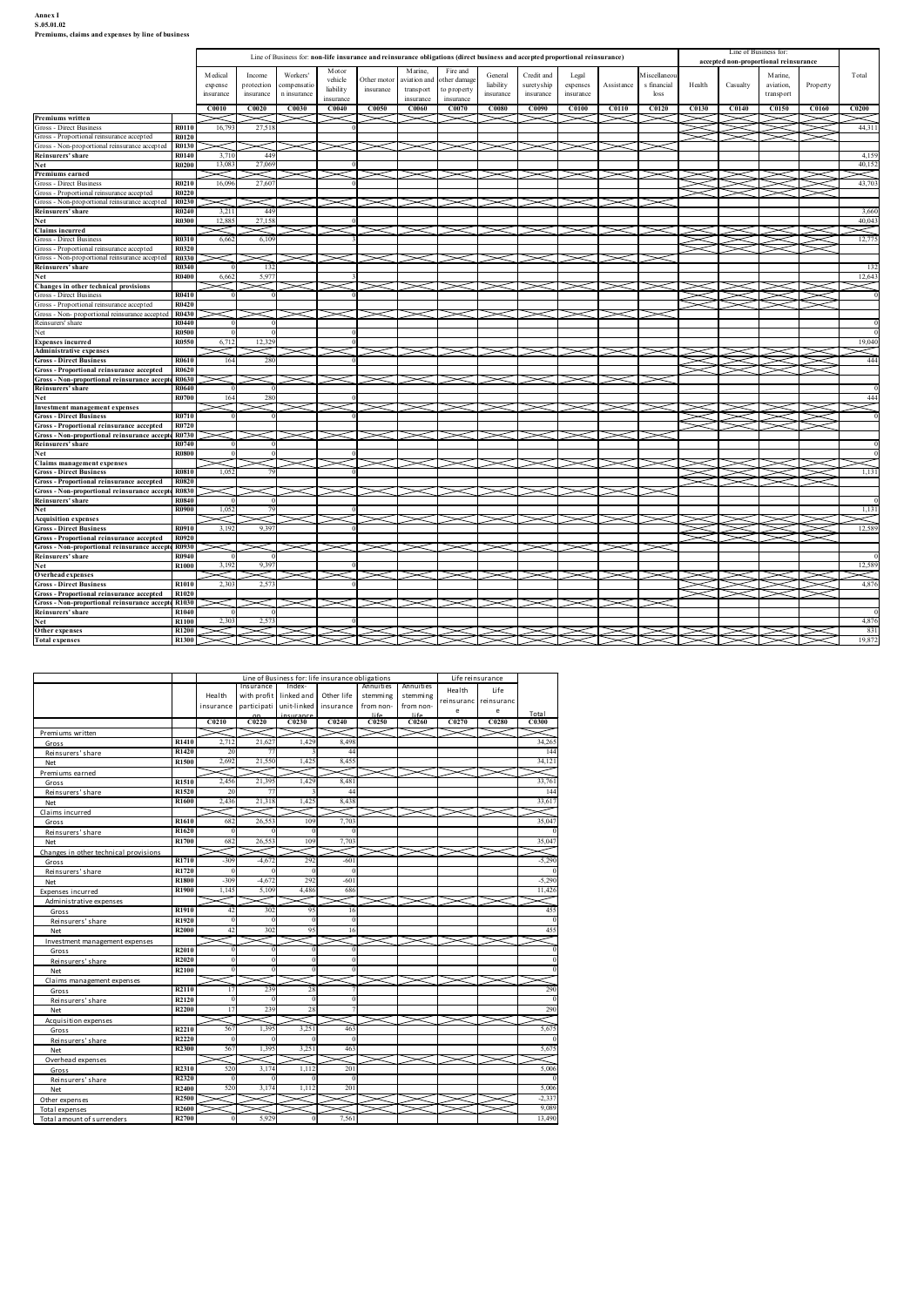| Insurance with<br>profit<br>participation<br>C0020<br>C0030<br>269.943 | Index-linked and unit-linked insurance<br>ontracts<br>Contracts<br>without<br>with option<br>options and or<br>arantees guarantee<br>$C0040$ $C0050$ | Other life insurance<br>Contracts<br>without<br>options and lo<br>arantees<br>C0060 C0070 C0080 | Contracts<br>with option<br>uarantee | Annuities<br>stemming<br>from non-<br>life<br>insurance<br>contracts<br>and relating<br>insuranc |                                                                                                                                                                                                                                                                                                                                                                      | nsurance<br>with profit<br>and unit-<br>participatio linked<br>C0090 C0100 C0110 C0120 C0130 C0140 | Accepted reinsurance<br>ndex-linke<br>Other life<br>insurance<br>nsurance | une<br>emmi ng<br>from non-<br>life<br>accepted<br>nsurance<br>contracts | Total (Life<br>other than<br>health<br>nsurance.<br>incl. Unit-<br>Linked) | C0150 C0160 C0170 | ontracts<br>without<br>uarantees | Health insurance (direct business)<br><b>Contracts</b><br>options and with options<br>or guarantee<br>C0180 | emmin<br>rom non<br>life<br>insurance<br>contracts<br>and<br>elating to | lealth<br>insuranc<br>Total (Health<br>e<br>similar to life<br>einsuran<br>insurance)<br>ce<br>cepted)<br>C0190 C0200 C0210 |
|------------------------------------------------------------------------|------------------------------------------------------------------------------------------------------------------------------------------------------|-------------------------------------------------------------------------------------------------|--------------------------------------|--------------------------------------------------------------------------------------------------|----------------------------------------------------------------------------------------------------------------------------------------------------------------------------------------------------------------------------------------------------------------------------------------------------------------------------------------------------------------------|----------------------------------------------------------------------------------------------------|---------------------------------------------------------------------------|--------------------------------------------------------------------------|----------------------------------------------------------------------------|-------------------|----------------------------------|-------------------------------------------------------------------------------------------------------------|-------------------------------------------------------------------------|-----------------------------------------------------------------------------------------------------------------------------|
|                                                                        |                                                                                                                                                      |                                                                                                 |                                      |                                                                                                  |                                                                                                                                                                                                                                                                                                                                                                      |                                                                                                    |                                                                           |                                                                          |                                                                            |                   |                                  |                                                                                                             |                                                                         |                                                                                                                             |
|                                                                        |                                                                                                                                                      |                                                                                                 |                                      |                                                                                                  |                                                                                                                                                                                                                                                                                                                                                                      |                                                                                                    |                                                                           |                                                                          |                                                                            |                   |                                  |                                                                                                             |                                                                         |                                                                                                                             |
|                                                                        |                                                                                                                                                      |                                                                                                 |                                      |                                                                                                  |                                                                                                                                                                                                                                                                                                                                                                      |                                                                                                    |                                                                           |                                                                          |                                                                            |                   |                                  |                                                                                                             |                                                                         |                                                                                                                             |
|                                                                        |                                                                                                                                                      |                                                                                                 |                                      |                                                                                                  |                                                                                                                                                                                                                                                                                                                                                                      |                                                                                                    |                                                                           |                                                                          |                                                                            |                   |                                  |                                                                                                             |                                                                         |                                                                                                                             |
|                                                                        |                                                                                                                                                      |                                                                                                 |                                      |                                                                                                  |                                                                                                                                                                                                                                                                                                                                                                      |                                                                                                    |                                                                           |                                                                          |                                                                            |                   |                                  |                                                                                                             |                                                                         |                                                                                                                             |
|                                                                        |                                                                                                                                                      |                                                                                                 |                                      |                                                                                                  |                                                                                                                                                                                                                                                                                                                                                                      |                                                                                                    |                                                                           |                                                                          |                                                                            |                   |                                  |                                                                                                             |                                                                         |                                                                                                                             |
|                                                                        |                                                                                                                                                      |                                                                                                 |                                      |                                                                                                  |                                                                                                                                                                                                                                                                                                                                                                      |                                                                                                    |                                                                           |                                                                          |                                                                            |                   |                                  |                                                                                                             |                                                                         |                                                                                                                             |
|                                                                        |                                                                                                                                                      |                                                                                                 |                                      |                                                                                                  |                                                                                                                                                                                                                                                                                                                                                                      |                                                                                                    |                                                                           |                                                                          |                                                                            |                   |                                  |                                                                                                             |                                                                         |                                                                                                                             |
|                                                                        |                                                                                                                                                      |                                                                                                 |                                      |                                                                                                  |                                                                                                                                                                                                                                                                                                                                                                      |                                                                                                    |                                                                           |                                                                          |                                                                            |                   |                                  |                                                                                                             |                                                                         |                                                                                                                             |
|                                                                        |                                                                                                                                                      |                                                                                                 |                                      |                                                                                                  |                                                                                                                                                                                                                                                                                                                                                                      |                                                                                                    |                                                                           |                                                                          |                                                                            |                   |                                  |                                                                                                             |                                                                         |                                                                                                                             |
|                                                                        |                                                                                                                                                      |                                                                                                 |                                      |                                                                                                  |                                                                                                                                                                                                                                                                                                                                                                      |                                                                                                    |                                                                           |                                                                          |                                                                            |                   |                                  |                                                                                                             |                                                                         |                                                                                                                             |
|                                                                        |                                                                                                                                                      |                                                                                                 |                                      |                                                                                                  |                                                                                                                                                                                                                                                                                                                                                                      |                                                                                                    |                                                                           |                                                                          |                                                                            |                   |                                  |                                                                                                             |                                                                         |                                                                                                                             |
|                                                                        |                                                                                                                                                      |                                                                                                 |                                      |                                                                                                  |                                                                                                                                                                                                                                                                                                                                                                      |                                                                                                    |                                                                           |                                                                          |                                                                            |                   |                                  |                                                                                                             |                                                                         |                                                                                                                             |
|                                                                        |                                                                                                                                                      |                                                                                                 |                                      |                                                                                                  |                                                                                                                                                                                                                                                                                                                                                                      |                                                                                                    |                                                                           |                                                                          |                                                                            |                   |                                  |                                                                                                             |                                                                         |                                                                                                                             |
|                                                                        |                                                                                                                                                      |                                                                                                 |                                      |                                                                                                  |                                                                                                                                                                                                                                                                                                                                                                      |                                                                                                    |                                                                           |                                                                          |                                                                            |                   |                                  |                                                                                                             |                                                                         |                                                                                                                             |
|                                                                        |                                                                                                                                                      |                                                                                                 |                                      |                                                                                                  |                                                                                                                                                                                                                                                                                                                                                                      |                                                                                                    |                                                                           |                                                                          |                                                                            |                   |                                  |                                                                                                             |                                                                         |                                                                                                                             |
|                                                                        |                                                                                                                                                      |                                                                                                 |                                      |                                                                                                  |                                                                                                                                                                                                                                                                                                                                                                      |                                                                                                    |                                                                           |                                                                          |                                                                            |                   |                                  |                                                                                                             |                                                                         |                                                                                                                             |
|                                                                        |                                                                                                                                                      |                                                                                                 |                                      |                                                                                                  |                                                                                                                                                                                                                                                                                                                                                                      |                                                                                                    |                                                                           |                                                                          |                                                                            |                   |                                  |                                                                                                             |                                                                         |                                                                                                                             |
|                                                                        |                                                                                                                                                      |                                                                                                 |                                      |                                                                                                  |                                                                                                                                                                                                                                                                                                                                                                      |                                                                                                    |                                                                           |                                                                          |                                                                            |                   |                                  |                                                                                                             |                                                                         |                                                                                                                             |
|                                                                        |                                                                                                                                                      |                                                                                                 |                                      |                                                                                                  |                                                                                                                                                                                                                                                                                                                                                                      |                                                                                                    |                                                                           |                                                                          |                                                                            |                   |                                  |                                                                                                             |                                                                         |                                                                                                                             |
|                                                                        |                                                                                                                                                      |                                                                                                 |                                      |                                                                                                  |                                                                                                                                                                                                                                                                                                                                                                      |                                                                                                    |                                                                           |                                                                          |                                                                            |                   |                                  |                                                                                                             |                                                                         |                                                                                                                             |
|                                                                        |                                                                                                                                                      |                                                                                                 |                                      |                                                                                                  |                                                                                                                                                                                                                                                                                                                                                                      |                                                                                                    |                                                                           |                                                                          |                                                                            |                   |                                  |                                                                                                             |                                                                         |                                                                                                                             |
|                                                                        |                                                                                                                                                      |                                                                                                 |                                      |                                                                                                  |                                                                                                                                                                                                                                                                                                                                                                      |                                                                                                    |                                                                           |                                                                          |                                                                            |                   |                                  |                                                                                                             | ⋙                                                                       |                                                                                                                             |
|                                                                        | 289,399                                                                                                                                              | $-6.100$                                                                                        |                                      |                                                                                                  |                                                                                                                                                                                                                                                                                                                                                                      |                                                                                                    |                                                                           |                                                                          | 553.24                                                                     |                   |                                  | $-1.4$                                                                                                      |                                                                         | $-1.49$                                                                                                                     |
|                                                                        |                                                                                                                                                      |                                                                                                 |                                      |                                                                                                  |                                                                                                                                                                                                                                                                                                                                                                      |                                                                                                    |                                                                           |                                                                          |                                                                            |                   |                                  |                                                                                                             |                                                                         |                                                                                                                             |
|                                                                        |                                                                                                                                                      |                                                                                                 |                                      |                                                                                                  |                                                                                                                                                                                                                                                                                                                                                                      |                                                                                                    |                                                                           |                                                                          |                                                                            |                   |                                  |                                                                                                             |                                                                         |                                                                                                                             |
|                                                                        |                                                                                                                                                      |                                                                                                 |                                      |                                                                                                  |                                                                                                                                                                                                                                                                                                                                                                      |                                                                                                    |                                                                           |                                                                          |                                                                            |                   |                                  |                                                                                                             |                                                                         |                                                                                                                             |
|                                                                        |                                                                                                                                                      |                                                                                                 |                                      |                                                                                                  |                                                                                                                                                                                                                                                                                                                                                                      |                                                                                                    |                                                                           |                                                                          |                                                                            |                   |                                  |                                                                                                             |                                                                         |                                                                                                                             |
|                                                                        |                                                                                                                                                      |                                                                                                 |                                      |                                                                                                  |                                                                                                                                                                                                                                                                                                                                                                      |                                                                                                    |                                                                           |                                                                          |                                                                            |                   |                                  |                                                                                                             |                                                                         |                                                                                                                             |
| 269,943                                                                |                                                                                                                                                      |                                                                                                 |                                      |                                                                                                  |                                                                                                                                                                                                                                                                                                                                                                      |                                                                                                    |                                                                           |                                                                          | 553,242                                                                    |                   |                                  |                                                                                                             |                                                                         | $-1,496$                                                                                                                    |
| $\sum_{090}$                                                           |                                                                                                                                                      |                                                                                                 |                                      |                                                                                                  |                                                                                                                                                                                                                                                                                                                                                                      |                                                                                                    |                                                                           |                                                                          | >≼04                                                                       |                   |                                  |                                                                                                             |                                                                         |                                                                                                                             |
|                                                                        |                                                                                                                                                      |                                                                                                 |                                      |                                                                                                  |                                                                                                                                                                                                                                                                                                                                                                      |                                                                                                    |                                                                           |                                                                          |                                                                            |                   |                                  |                                                                                                             |                                                                         |                                                                                                                             |
| 291,943<br>275.03                                                      |                                                                                                                                                      |                                                                                                 |                                      |                                                                                                  |                                                                                                                                                                                                                                                                                                                                                                      |                                                                                                    |                                                                           |                                                                          | 561,28                                                                     |                   |                                  |                                                                                                             |                                                                         | -1.17                                                                                                                       |
|                                                                        | $-5,687$<br>➤                                                                                                                                        |                                                                                                 |                                      |                                                                                                  |                                                                                                                                                                                                                                                                                                                                                                      |                                                                                                    |                                                                           |                                                                          |                                                                            |                   |                                  |                                                                                                             |                                                                         |                                                                                                                             |
|                                                                        |                                                                                                                                                      |                                                                                                 |                                      |                                                                                                  |                                                                                                                                                                                                                                                                                                                                                                      |                                                                                                    |                                                                           |                                                                          |                                                                            |                   |                                  |                                                                                                             |                                                                         |                                                                                                                             |
| 398,928                                                                |                                                                                                                                                      |                                                                                                 |                                      |                                                                                                  |                                                                                                                                                                                                                                                                                                                                                                      |                                                                                                    |                                                                           |                                                                          | 398,9                                                                      |                   |                                  |                                                                                                             |                                                                         |                                                                                                                             |
| $-27.693$                                                              | w                                                                                                                                                    |                                                                                                 |                                      |                                                                                                  |                                                                                                                                                                                                                                                                                                                                                                      |                                                                                                    |                                                                           |                                                                          |                                                                            |                   |                                  | u.                                                                                                          |                                                                         |                                                                                                                             |
| 156,790                                                                |                                                                                                                                                      |                                                                                                 |                                      |                                                                                                  |                                                                                                                                                                                                                                                                                                                                                                      |                                                                                                    |                                                                           |                                                                          | 181.2                                                                      |                   |                                  |                                                                                                             |                                                                         | $\frac{6,975}{2}$                                                                                                           |
| 1.35%<br>204,497                                                       |                                                                                                                                                      |                                                                                                 |                                      |                                                                                                  |                                                                                                                                                                                                                                                                                                                                                                      |                                                                                                    |                                                                           |                                                                          | 205,7                                                                      |                   | X                                |                                                                                                             |                                                                         |                                                                                                                             |
|                                                                        |                                                                                                                                                      |                                                                                                 |                                      |                                                                                                  |                                                                                                                                                                                                                                                                                                                                                                      |                                                                                                    |                                                                           |                                                                          |                                                                            |                   | ➢                                |                                                                                                             |                                                                         |                                                                                                                             |
| 270,442<br>289,4                                                       |                                                                                                                                                      |                                                                                                 |                                      |                                                                                                  |                                                                                                                                                                                                                                                                                                                                                                      |                                                                                                    |                                                                           |                                                                          | 553,80                                                                     |                   |                                  |                                                                                                             |                                                                         | $-1.496$<br>$-1,497$                                                                                                        |
|                                                                        |                                                                                                                                                      |                                                                                                 |                                      |                                                                                                  |                                                                                                                                                                                                                                                                                                                                                                      |                                                                                                    |                                                                           |                                                                          |                                                                            |                   |                                  |                                                                                                             |                                                                         |                                                                                                                             |
|                                                                        | 275.0<br>291.943<br>269,943<br>17,838                                                                                                                | <b>BARA A SABARAY</b><br>A SAMARA A SABA<br>≋≋                                                  |                                      | $\leq$ 5,687<br>XXX<br>$\leq$ $\geq$ $\leq$ $\geq$ $\leq$                                        | ⋚⋕<br>$\begin{picture}(120,15) \put(0,0){\line(1,0){150}} \put(15,0){\line(1,0){150}} \put(15,0){\line(1,0){150}} \put(15,0){\line(1,0){150}} \put(15,0){\line(1,0){150}} \put(15,0){\line(1,0){150}} \put(15,0){\line(1,0){150}} \put(15,0){\line(1,0){150}} \put(15,0){\line(1,0){150}} \put(15,0){\line(1,0){150}} \put(15,0){\line(1,0){150}}$<br>▓ <del>≋</del> |                                                                                                    | <b>MAN</b>                                                                |                                                                          | $\gg$                                                                      |                   | 561,28<br>$-5322$<br>281.681     | $-1.172$<br>$\geqslant$<br>$-1.496$                                                                         | WYW.<br><u>is Kara</u>                                                  |                                                                                                                             |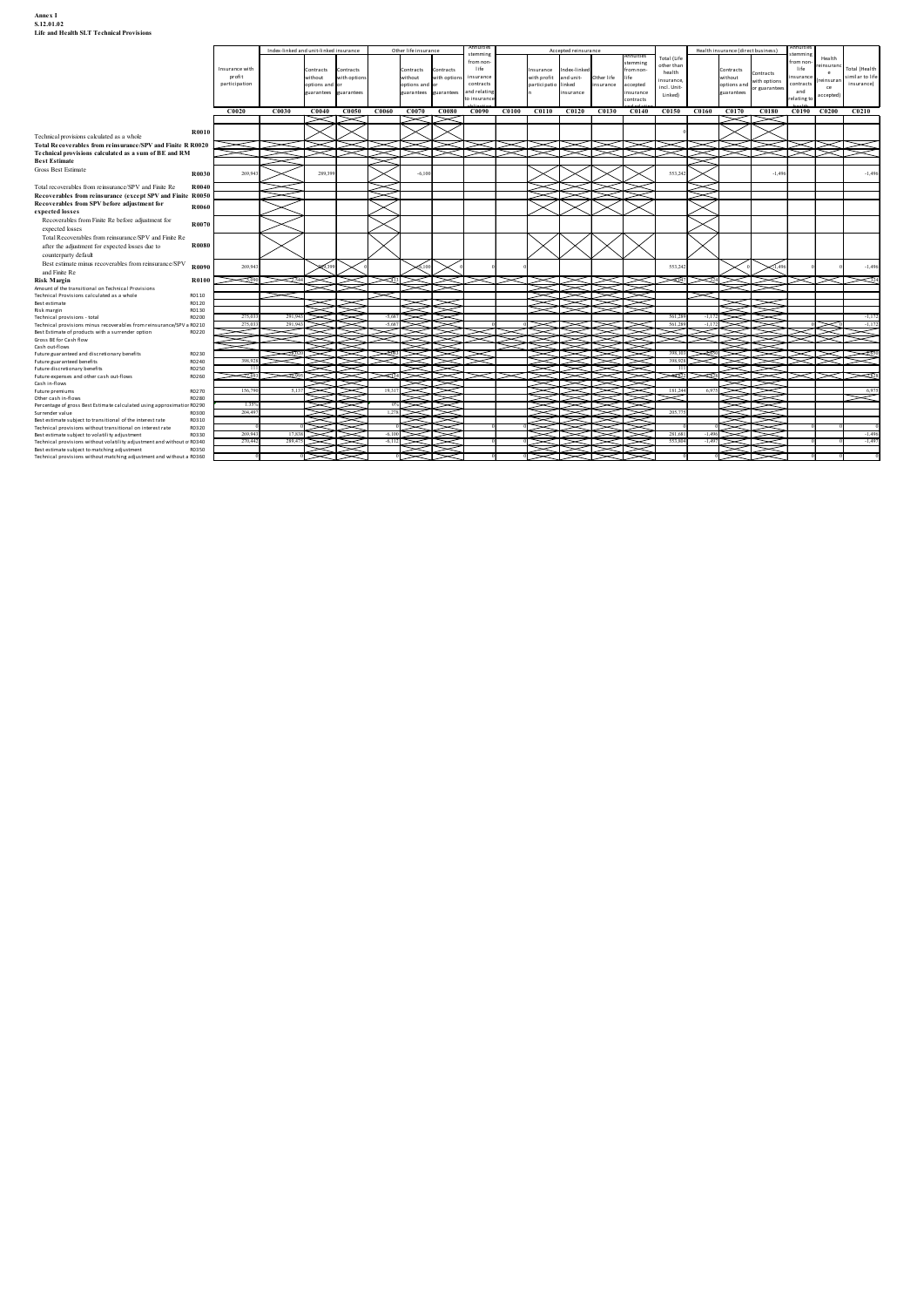# Annex I<br>S.17.01.02<br>Non-life Technical Provisions

| Annex I<br>S.17.01.02<br><b>Non-life Technical Provisions</b>                                                                                                                                                             |                                              |                                                 |                        |                                  |                   |                                        |                                                       |                                |                         |                       |             |                                    |                         |                                                     |                               |                                               |
|---------------------------------------------------------------------------------------------------------------------------------------------------------------------------------------------------------------------------|----------------------------------------------|-------------------------------------------------|------------------------|----------------------------------|-------------------|----------------------------------------|-------------------------------------------------------|--------------------------------|-------------------------|-----------------------|-------------|------------------------------------|-------------------------|-----------------------------------------------------|-------------------------------|-----------------------------------------------|
|                                                                                                                                                                                                                           |                                              |                                                 |                        |                                  |                   |                                        |                                                       |                                |                         |                       |             |                                    |                         |                                                     |                               |                                               |
|                                                                                                                                                                                                                           |                                              |                                                 |                        |                                  |                   |                                        |                                                       |                                |                         |                       |             |                                    |                         |                                                     |                               |                                               |
|                                                                                                                                                                                                                           |                                              |                                                 |                        |                                  |                   |                                        |                                                       |                                |                         |                       |             |                                    |                         |                                                     |                               |                                               |
|                                                                                                                                                                                                                           |                                              |                                                 |                        |                                  |                   |                                        |                                                       |                                |                         |                       |             |                                    |                         |                                                     |                               |                                               |
|                                                                                                                                                                                                                           |                                              |                                                 |                        |                                  |                   |                                        |                                                       |                                |                         |                       |             |                                    |                         |                                                     |                               |                                               |
|                                                                                                                                                                                                                           |                                              |                                                 |                        |                                  |                   |                                        | Direct business and accepted proportional reinsurance |                                |                         |                       |             |                                    |                         | Accepted non-proportional reinsurance               |                               |                                               |
|                                                                                                                                                                                                                           |                                              | Medical<br>Income                               | <b>Workers</b>         | Motor                            | Other             | Marine,                                | ire and other                                         | General                        | <b>Credit and</b>       | Legal                 |             | Miscellan                          | Non-<br>roportion       | Non-<br>Non-<br>d marine.<br>roportio               | oportion<br>Non-<br>roportion | <b>Total Non-</b>                             |
|                                                                                                                                                                                                                           |                                              | expense<br>protection<br>insurance<br>insurance | npensatio<br>insurance | vehicle<br>liability<br>nsurance | motor<br>nsurance | aviation and<br>transport<br>insurance | damage to<br>property<br>insurance                    | liability<br>insurance         | suretyship<br>insurance | expenses<br>insurance | ssistar     | $_{\rm{ous}}$<br>financial<br>loss | al health<br>reinsuranc | al casualty<br>and<br>reinsurar<br>ransport         | aviation<br>insuranc          | al property Life obligation                   |
|                                                                                                                                                                                                                           |                                              | <b>C0020</b><br>C0030                           | C0040                  | <b>C0050</b>                     | C0060             | C0070                                  | C0080                                                 | C <sub>00</sub> 3 <sub>0</sub> | <b>C0100</b>            | <b>C0110</b>          | C0120 C0130 |                                    | C0140                   | $^{\circ}$<br>$\mathbf{e}$<br>C0150<br><b>C0160</b> | e<br>insuran<br>C0170         | C0180                                         |
| Technical provisions calculated as a whole<br>Direct business                                                                                                                                                             | <b>R0010</b><br><b>R0020</b>                 |                                                 |                        |                                  |                   |                                        |                                                       |                                |                         |                       |             |                                    |                         |                                                     |                               |                                               |
| Accepted proportional reinsurance business<br>Accepted non-proportional reinsurance<br>Total Recoverables from reinsurance/SPV and Finite Re after the adjustment for                                                     | R0030<br><b>R0040</b>                        |                                                 |                        |                                  |                   |                                        |                                                       |                                |                         |                       |             |                                    |                         |                                                     |                               |                                               |
| expected losses due to counterparty default associated to TP calculated as a whole<br>Technical provisions calculated as a sum of BE and RM                                                                               | <b>R0050</b>                                 |                                                 |                        |                                  |                   |                                        |                                                       |                                |                         |                       |             |                                    |                         |                                                     |                               |                                               |
| Best estimate<br>Premium provisions<br>Gross - Total                                                                                                                                                                      | <b>R0060</b>                                 | 1,342.76                                        | $-1.950.4$             |                                  |                   |                                        |                                                       |                                |                         |                       |             |                                    |                         |                                                     |                               |                                               |
| Gross - direct business<br>Gross - accepted proportional reinsurance business<br>Gross - accepted non-proportional reinsurance business                                                                                   | <b>R0070</b><br><b>R0080</b><br><b>R0090</b> | 1,342.76<br>$\asymp$                            | $-1,950.46$            | 0.00                             |                   |                                        |                                                       |                                | $\overline{a}$          |                       |             |                                    |                         |                                                     |                               | $-607.70$                                     |
| Total recoverable from reinsurance/SPV and Finite Re before the adjustment<br>for expected losses due to counterparty default                                                                                             | <b>R0100</b>                                 | 501.9                                           | $-133$                 |                                  |                   |                                        |                                                       |                                |                         |                       |             |                                    |                         |                                                     |                               | 368.71                                        |
| Recoverables from reinsurance (except SPV and Finite Reinsurance) before<br>adjustment for expected losses<br>Recoverables from SPV before adjustment for expected losses                                                 | R0110<br><b>R0120</b>                        | 501.99                                          | $-133.27$              |                                  |                   |                                        |                                                       |                                |                         |                       |             |                                    |                         |                                                     |                               | 368.71                                        |
| Recoverables from Finite Reinsurance before adjustment for expected losses<br>Total recoverable from reinsurance/SPV and Finite Re after the adjustment for                                                               | <b>R0130</b><br>R0140                        |                                                 |                        |                                  |                   |                                        |                                                       |                                |                         |                       |             |                                    |                         |                                                     |                               |                                               |
| expected losses due to counterparty default<br>Net Best Estimate of Premium Provisions<br>Claims provisions                                                                                                               | R0150                                        | 501.18<br>841.58<br>$-1,817.1$<br>N             | $-133.2$<br>ᆓ          | 0.00                             |                   |                                        |                                                       |                                |                         |                       |             |                                    |                         |                                                     |                               | 367.90<br>-975.60<br>$\overline{\phantom{0}}$ |
| Gross - Total<br>Gross - direct business                                                                                                                                                                                  | R0160<br>R0170                               | 604.13<br>604.13                                | 4.493.2<br>4,493.2     | 262.16<br>262.16                 |                   |                                        |                                                       |                                |                         |                       |             |                                    |                         |                                                     |                               | 5,359.53                                      |
| Gross - accepted proportional reinsurance business<br>Gross - accepted non-proportional reinsurance business<br>Total recoverable from reinsurance/SPV and Finite Re before the adjustment for                            | <b>R0180</b><br>R0190                        |                                                 |                        |                                  |                   |                                        |                                                       |                                |                         |                       |             |                                    |                         |                                                     |                               |                                               |
| expected losses due to counterparty default<br>Recoverables from reinsurance (except SPV and Finite Reinsurance) before adjustment<br>Recoverables from reinsurance (except SPV and Finite Reinsurance) before adjustment | R0200                                        | 0.00<br>0.00                                    | 0.00<br>0.00           |                                  |                   |                                        |                                                       |                                |                         |                       |             |                                    |                         |                                                     |                               | 0.00<br>0.00                                  |
| for expected losses<br>Recoverables from SPV before adjustment for expected losses<br>Recoverables from Finite Reinsurance before adjustment for expected losses                                                          | R0220<br>R0230                               |                                                 |                        |                                  |                   |                                        |                                                       |                                |                         |                       |             |                                    |                         |                                                     |                               |                                               |
| Total recoverable from reinsurance/SPV and Finite Re after the adjustment for<br>expected losses due to counterparty default<br>Net Best Estimate of Claims Provisions                                                    | R0240<br>R0250                               | 0.00<br>604.13 4.493.23                         | 0.0                    | 262.16                           |                   |                                        |                                                       |                                |                         |                       |             |                                    |                         |                                                     |                               | 0.0<br>5.359.57                               |
| Total Best estimate - gross<br>Total Best estimate - net                                                                                                                                                                  | R0260<br>R0270                               | 1,946.89<br>1,445.72                            | 2,542.78<br>2,676.05   | 262.16<br>262.16                 |                   |                                        |                                                       |                                |                         |                       |             |                                    |                         |                                                     |                               | 4,751.83<br>4,383.93                          |
| Risk margin<br>Amount of the transitional on Technical Provisions<br>${\rm TP}$ as a whole                                                                                                                                | R0280<br>R0290                               | 938.92 3,702.99                                 | $\asymp$               | 30.58                            |                   |                                        |                                                       |                                |                         |                       |             |                                    |                         |                                                     |                               | 4,672.49<br>$\asymp$                          |
| Best estimate<br>Risk margin                                                                                                                                                                                              | R0300<br>R0310                               |                                                 |                        |                                  |                   |                                        |                                                       |                                |                         |                       |             |                                    |                         |                                                     |                               |                                               |
| Technical provisions - total<br>Technical provisions - total<br>Recoverable from reinsurance contract/SPV and Finite Re after the adjustment for                                                                          | R0320<br>R0330                               | 2,885.82                                        | 6,245.76               | 292.75                           | 0.00              | $_{0.0}$                               | 0.00                                                  | 0.00                           | 0.00                    | 0.00                  | 0.00        | 0.00                               | 0.00                    | 0.00                                                | 0.00<br>0.00                  | $\ltimes$<br>9,424.32                         |
| expected losses due to counterparty default - total<br>Technical provisions minus recoverables from reinsurance/SPV and Finite Re- total<br>Line of Business: further segmentation (Homogeneous Risk Groups)              | R0340                                        | 501.18<br>2,384.64                              | $-133.27$<br>6,379.04  | 292.75                           | 0.00              |                                        |                                                       |                                | 0.00                    | 0.00                  | 0.00        | 0.00                               | 0.00                    |                                                     | 0.00<br>0.00                  | 367.90<br>9,056.42                            |
| Premium provisions - Total number of homogeneous risk groups<br>Claims provisions - Total number of homogeneous risk groups                                                                                               | R0350<br>R0360                               |                                                 |                        |                                  |                   |                                        |                                                       |                                |                         |                       |             |                                    |                         |                                                     |                               |                                               |
| Cash-flows of the Best estimate of Premium Provisions (Gross)<br>Cash out-flows<br>Future benefits and claims                                                                                                             | R0370                                        | 4,630.24                                        | 2,108.1                |                                  |                   |                                        |                                                       |                                |                         |                       |             |                                    |                         |                                                     |                               | 6,738.36                                      |
| Future expenses and other cash-out flows<br>Cash in-flows                                                                                                                                                                 | R0380                                        | 2,933.90                                        | 3,742.45<br>$\asymp$   |                                  |                   |                                        |                                                       |                                |                         |                       |             |                                    |                         |                                                     |                               | 6,676.35<br>$\asymp$                          |
| Future premiums<br>Other cash-in flows (incl. Recoverable from salvages and subrogations)<br>Cash-flows of the Best estimate of Claims Provisions (Gross)                                                                 | R0390<br>R0400                               | 6,221.38                                        | 7,801.0                |                                  |                   |                                        |                                                       |                                |                         |                       |             |                                    |                         |                                                     |                               | 14,022.41                                     |
| Cash out-flows<br>Future benefits and claims                                                                                                                                                                              | R0410                                        | $\ge$<br>529.96                                 | 4,457.69               |                                  |                   |                                        |                                                       |                                |                         |                       |             |                                    |                         |                                                     |                               | ⋚<br>4,987.65                                 |
| Future expenses and other cash-out flows<br>Cash in-flows<br>Future premiums                                                                                                                                              | R0420<br>R0430                               | 74.17                                           | 35.3                   | 262.16                           |                   |                                        |                                                       |                                |                         |                       |             |                                    |                         |                                                     |                               | 371.88<br>$\ltimes$                           |
| Other cash-in flows (incl. Recoverable from salvages and subrogations)<br>Percentage of gross Best Estimate calculated using approximations<br>Best estimate subject to transitional of the interest rate                 | R0440<br>R0450<br>R0460                      | 0%                                              |                        | $0\%$                            |                   |                                        |                                                       |                                |                         |                       |             |                                    |                         |                                                     |                               | 0%                                            |
| Technical provisions without transitional on interest rate<br>Best estimate subject to volatility adjustment                                                                                                              | R0470<br>R0480                               | 1,946.89                                        | 2,542.7                | 262.16                           |                   |                                        |                                                       |                                |                         |                       |             |                                    |                         |                                                     |                               | 4,751.83                                      |
| Technical provisions without volatility adjustment and without others transitional<br>measures                                                                                                                            | R0490                                        | 2,674.47<br>1,445.41                            |                        |                                  |                   |                                        |                                                       |                                |                         |                       |             |                                    |                         |                                                     |                               |                                               |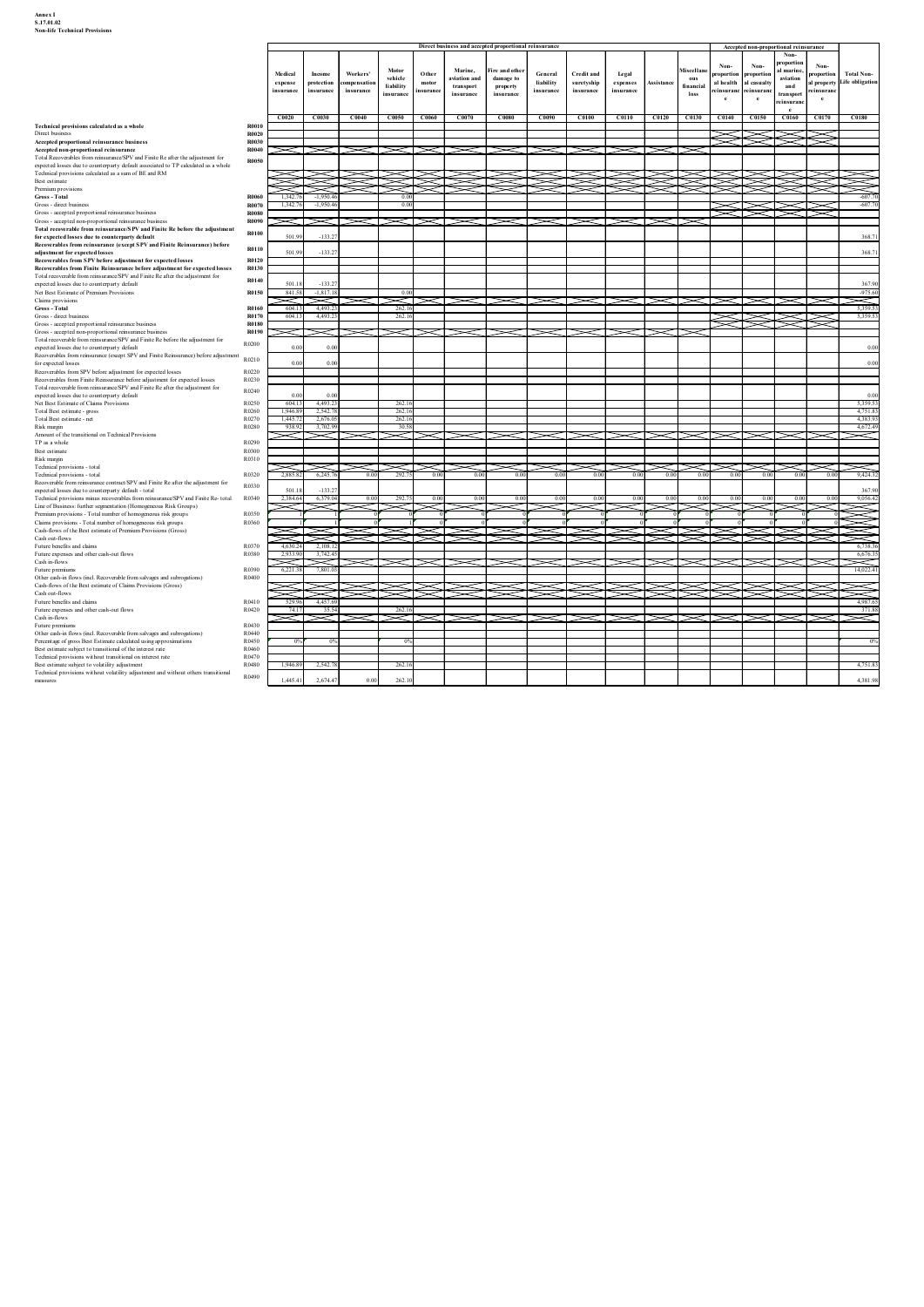| <b>Total Non-Life Business</b> |  |  |
|--------------------------------|--|--|

### $\text{Accident year}$  /  $\text{Z0020}$  1 Gross Claims Paid (non-cumulative)

| tal Non-Life Business                                                                                                                                   |                                                                                                                                                                                                                                                                                                                                                                                                                                                                                                                                                                                                                                                                                                                                                                                                                                                                                                                                                                                                                                                                                                                                                                                                                                                                                                                                                                                                                                                                                                                                                                                                                                                                                                                                                                                              |                                                                                                                                                                                                                                                                                                                                                                                                                                                                                                                  |                                                                                                                                                                                                                          |
|---------------------------------------------------------------------------------------------------------------------------------------------------------|----------------------------------------------------------------------------------------------------------------------------------------------------------------------------------------------------------------------------------------------------------------------------------------------------------------------------------------------------------------------------------------------------------------------------------------------------------------------------------------------------------------------------------------------------------------------------------------------------------------------------------------------------------------------------------------------------------------------------------------------------------------------------------------------------------------------------------------------------------------------------------------------------------------------------------------------------------------------------------------------------------------------------------------------------------------------------------------------------------------------------------------------------------------------------------------------------------------------------------------------------------------------------------------------------------------------------------------------------------------------------------------------------------------------------------------------------------------------------------------------------------------------------------------------------------------------------------------------------------------------------------------------------------------------------------------------------------------------------------------------------------------------------------------------|------------------------------------------------------------------------------------------------------------------------------------------------------------------------------------------------------------------------------------------------------------------------------------------------------------------------------------------------------------------------------------------------------------------------------------------------------------------------------------------------------------------|--------------------------------------------------------------------------------------------------------------------------------------------------------------------------------------------------------------------------|
|                                                                                                                                                         | Accident year / Z0020<br>$\sim$ 1                                                                                                                                                                                                                                                                                                                                                                                                                                                                                                                                                                                                                                                                                                                                                                                                                                                                                                                                                                                                                                                                                                                                                                                                                                                                                                                                                                                                                                                                                                                                                                                                                                                                                                                                                            |                                                                                                                                                                                                                                                                                                                                                                                                                                                                                                                  |                                                                                                                                                                                                                          |
|                                                                                                                                                         | Gross Claims Paid (non-cumulative)<br>(absolute amount)<br>Development year                                                                                                                                                                                                                                                                                                                                                                                                                                                                                                                                                                                                                                                                                                                                                                                                                                                                                                                                                                                                                                                                                                                                                                                                                                                                                                                                                                                                                                                                                                                                                                                                                                                                                                                  | In Current year                                                                                                                                                                                                                                                                                                                                                                                                                                                                                                  | Sum of years                                                                                                                                                                                                             |
| Prior<br>$N-14$<br>$N-13$<br>$N-12$<br>$N-11$<br>$N-10$<br>$N-9$<br>$_{\mathbf{N-8}}$<br>$N-7$<br>N-6<br>$N-5$<br>$N-4$<br>$N-3$<br>$N-2$<br>$N-1$<br>N | $\overline{2}$<br>5<br>$7^{\circ}$<br>$\mathbf{Q}$<br>10<br>11<br>12<br>13<br>Year<br>$\overline{0}$<br>$\overline{1}$<br>$\overline{3}$<br>$\overline{4}$<br>$\mathbf{8}$<br>14<br>$15 & +$<br>C0010 C0020 C0030 C0040 C0050 C0060 C0070 C0080 C0090 C0100 C0110 C0120<br>C0130<br>C0140 C0150 C0160<br>R0100<br>$\asymp$<br>⋝⊴<br>$\approx$ r $\approx$ r $\approx$<br>$\gg \approx$<br>$\gg\gg\gg\gg$<br>$\gg$<br>0.00<br>$>\!<$<br><b>R0110</b><br>0.00<br>0.00<br>0.00<br>0.00<br>0.00<br>0.00<br>0.00<br>0.00<br>0.00<br>0.00<br>0.00<br>0.00<br>0.00<br>0.00<br>0.00<br><b>R0120</b><br>0.00<br>0.00<br>0.00<br>0.00<br>0.00<br>0.00<br>0.00<br>0.00<br>0.00<br>0.00<br>0.00<br>0.00<br>0.00<br>0.00<br>0.00<br><b>R0130</b><br>0.00<br>0.00<br>0.00<br>0.00<br>0.00<br>0.00<br>0.00<br>0.00<br>0.00<br>0.00<br>0.00<br>0.00<br>0.00<br>0.00<br>0.00<br>0.00<br>0.00<br>0.00<br>0.00<br>0.00<br>0.00<br>0.00<br>0.00<br>0.00<br><b>R0140</b><br>0.00<br>3,081.30<br>1,319.62<br>256.69<br>201.13<br>150.49<br>1.41<br>58.08<br>0.00<br>0.00<br>0.00<br><b>R0120</b><br>4,223.90<br>1,325.05<br>338.35<br>10.85<br>9.85<br>5.24<br>3.33<br>0.00<br>6.93<br><b>R0160</b><br>0.41<br><b>R0170</b><br>4,100.43<br>1,458.07<br>130.38<br>57.91<br>3.59<br>0.13<br>7.55<br>0.00<br>0.00<br>4,795.46<br>164.35<br>10.10<br>0.00<br><b>R0180</b><br>1,910.40<br>153.65<br>18.47<br>0.00<br>1,442.73<br>157.23<br>60.73<br>4,784.42<br>4.38<br>0.00<br>0.00<br><b>R0190</b><br><b>R0200</b><br>135.94<br>6.470.19 2.357.71<br>82.45<br>2.18<br>0.00<br><b>R0210</b><br>6,530.80<br>1,899.51<br>211.03<br>33.95<br>20.30<br><b>R0220</b><br>7,021.71<br>1,938.85<br>192.28<br>9.46<br><b>R0230</b><br>8,085.27<br>2,013.31<br>197.33<br><b>R0240</b><br>8,845.09<br>2,504.25<br>R0250 10,433.44 | C0170<br>R0100<br>5,088<br><b>R0110</b><br>$\mathbf{0}$<br><b>R0120</b><br>$\mathbf{0}$<br>R0130<br>$\theta$<br><b>R0140</b><br>$\mathbf{0}$<br><b>R0120</b><br>$\overline{0}$<br>6,925<br><b>R0160</b><br><b>R0170</b><br>$\mathbf{0}$<br><b>R0180</b><br>$\overline{0}$<br><b>R0190</b><br>$\overline{0}$<br><b>R0200</b><br>$\mathbf{0}$<br><b>R0210</b><br>20.298<br><b>R0220</b><br>9,463<br><b>R0230</b><br>197,333<br>2,504,254<br><b>R0240</b><br>10,433,437<br><b>R0250</b><br>13,176.80<br>Total R0260 | (cumulative)<br><b>C0180</b><br>5.09<br>0.00<br>0.00<br>0.00<br>0.00<br>5.068.71<br>5,923.91<br>5,758.06<br>7,052.43<br>6.449.49<br>9,048.47<br>8,695.59<br>9,162.30<br>10,295.90<br>11,349.34<br>10,433.44<br>89,242.73 |
|                                                                                                                                                         | <b>Gross undiscounted Best Estimate Claims Provisions</b><br>(absolute amount)                                                                                                                                                                                                                                                                                                                                                                                                                                                                                                                                                                                                                                                                                                                                                                                                                                                                                                                                                                                                                                                                                                                                                                                                                                                                                                                                                                                                                                                                                                                                                                                                                                                                                                               |                                                                                                                                                                                                                                                                                                                                                                                                                                                                                                                  |                                                                                                                                                                                                                          |
| Prior<br>$N-14$<br>$N-13$<br>$N-12$<br>$N-11$<br>$N-10$<br>$N-9$<br>$N-8$<br>$N-7$<br>N-6<br>$N-5$<br>$N-4$<br>$N-3$<br>$N-2$<br>$N-1$<br>N             | Development year<br>0.00<br>0.01<br>0.01<br>0.01<br>0.01<br>0.00<br>0.00<br>0.00<br>0.01<br>0.01<br>0.01<br>0.01<br>0.01<br>$15 & +$<br>Year<br>0.00<br>0.01<br>C0300<br>C0330 C0340<br>C0350<br>$C0200$ $C0210$<br>C0220<br>$C0230$ $C0240$ $C0250$ $C0260$ $C0270$<br>C0280 C0290<br>C0310<br>C0320<br><b>R0100</b><br>$\asymp$<br>$>\!<$<br>$>\!<$<br>$\times$<br>X<br>261.16<br>$\prec$<br>$>\!<$<br>$\asymp$<br>$\asymp$<br>⋝⊲<br>$>\!<$<br>⋝⋜∣<br>⋝⋜⊺<br>$>\!<$<br>$\asymp$<br><b>R0110</b><br>0.00<br>0.00<br>$0.00\,$<br>0.00<br>$0.00\,$<br>0.00<br>0.00<br>0.00<br>0.00<br>0.00<br>0.00<br>0.00<br>$0.00\,$<br>0.00<br>0.00<br>69.30<br><b>R0120</b><br>0.00<br>0.00<br>0.00<br>0.00<br>0.00<br>0.00<br>0.00<br>19.42<br>0.00<br>0.00<br>105.06<br>109.05<br>112.79<br>0.00<br>0.00<br>0.00<br>0.00<br>0.00<br>0.00<br>0.00<br>0.00<br>0.00<br><b>R0130</b><br>0.00<br>0.00<br>0.00<br>0.00<br>258.43<br>3.47<br>0.00<br>0.00<br>0.00<br>0.00<br>0.00<br>87.16<br>0.00<br>0.00<br>169.70<br>173.04<br><b>R0140</b><br><b>R0120</b><br>0.00<br>0.00<br>0.00<br>0.00<br>1.22<br>0.00<br>0.00<br>39.02<br>40.84<br>42.55<br>44.69<br><b>R0160</b><br>0.00<br>0.00<br>0.00<br>7.50<br>3.80<br>2.64<br>55.23<br>1,411.01<br>1,442.20<br>1,473.07<br>$-0.83$<br><b>R0170</b><br>0.00<br>0.00<br>39.87<br>5.01<br>12.36<br>106.00<br>11.13<br>11.69<br>236.18<br>140.91<br>6.81<br>26.70<br>32.96<br>58.29<br>28.14<br><b>R0180</b><br>0.00<br>R0220 5,079.73 490.27<br>344.31<br>203.38<br>R0230 2,543.98 216.67 150.15<br>R0240 3,351.03 185.70<br>R0250 2,519.81                                                                                                                                                                                                                       | <b>Year end</b><br>(discounted<br>C0360<br><b>R0100</b><br>262,162<br><b>R0110</b><br>$\overline{0}$<br><b>R0120</b><br>69.648<br><b>R0130</b><br>$\overline{0}$<br>3,484<br><b>R0140</b><br><b>R0120</b><br>44,916<br><b>R0160</b><br>1,480,431<br>R0170<br>12,421<br>28,280<br><b>R0180</b><br>R0190<br>67,518<br><b>R0200</b><br>$\sim$ 0<br>R0210<br>175,429<br><b>R0220</b><br>346,034<br>150,896<br><b>R0230</b><br>186,622<br>R0240<br>R0250<br>2,531,686<br>Total R0260 5,359.53                         |                                                                                                                                                                                                                          |
|                                                                                                                                                         |                                                                                                                                                                                                                                                                                                                                                                                                                                                                                                                                                                                                                                                                                                                                                                                                                                                                                                                                                                                                                                                                                                                                                                                                                                                                                                                                                                                                                                                                                                                                                                                                                                                                                                                                                                                              |                                                                                                                                                                                                                                                                                                                                                                                                                                                                                                                  |                                                                                                                                                                                                                          |
|                                                                                                                                                         |                                                                                                                                                                                                                                                                                                                                                                                                                                                                                                                                                                                                                                                                                                                                                                                                                                                                                                                                                                                                                                                                                                                                                                                                                                                                                                                                                                                                                                                                                                                                                                                                                                                                                                                                                                                              |                                                                                                                                                                                                                                                                                                                                                                                                                                                                                                                  |                                                                                                                                                                                                                          |



| Sum of years |
|--------------|
| (cumulative) |
| <b>C0180</b> |
| 5.09         |
| 0.00         |
| 0.00         |
| 0.00         |
| 0.00         |
| 5,068.71     |
| 5,923.91     |
| 5.758.06     |
| 7.052.43     |
| 6,449.49     |
| 9.048.47     |
| 8,695.59     |
| 9.162.30     |
| 10,295.90    |
| 11.349.34    |
| 10,433.44    |
| 89,242.73    |

|                | Year end    |
|----------------|-------------|
|                | (discounted |
|                | C0360       |
| <b>R0100</b>   | 262.162     |
| R0110          | $\theta$    |
| R0120          | 69,648      |
| R0130          | $\theta$    |
| R0140          | 3.484       |
| R0120          | 44.916      |
| R0160          | 1.480.431   |
| R0170          | 12.421      |
| <b>R0180</b>   | 28.280      |
| <b>R0190</b>   | 67.518      |
| <b>R0200</b>   | 0           |
| R0210          | 175.429     |
| R0220          | 346.034     |
| R0230          | 150,896     |
| R0240          | 186.622     |
| <b>R0250</b>   | 2.531.686   |
| <b>FLOR CO</b> | 20.50       |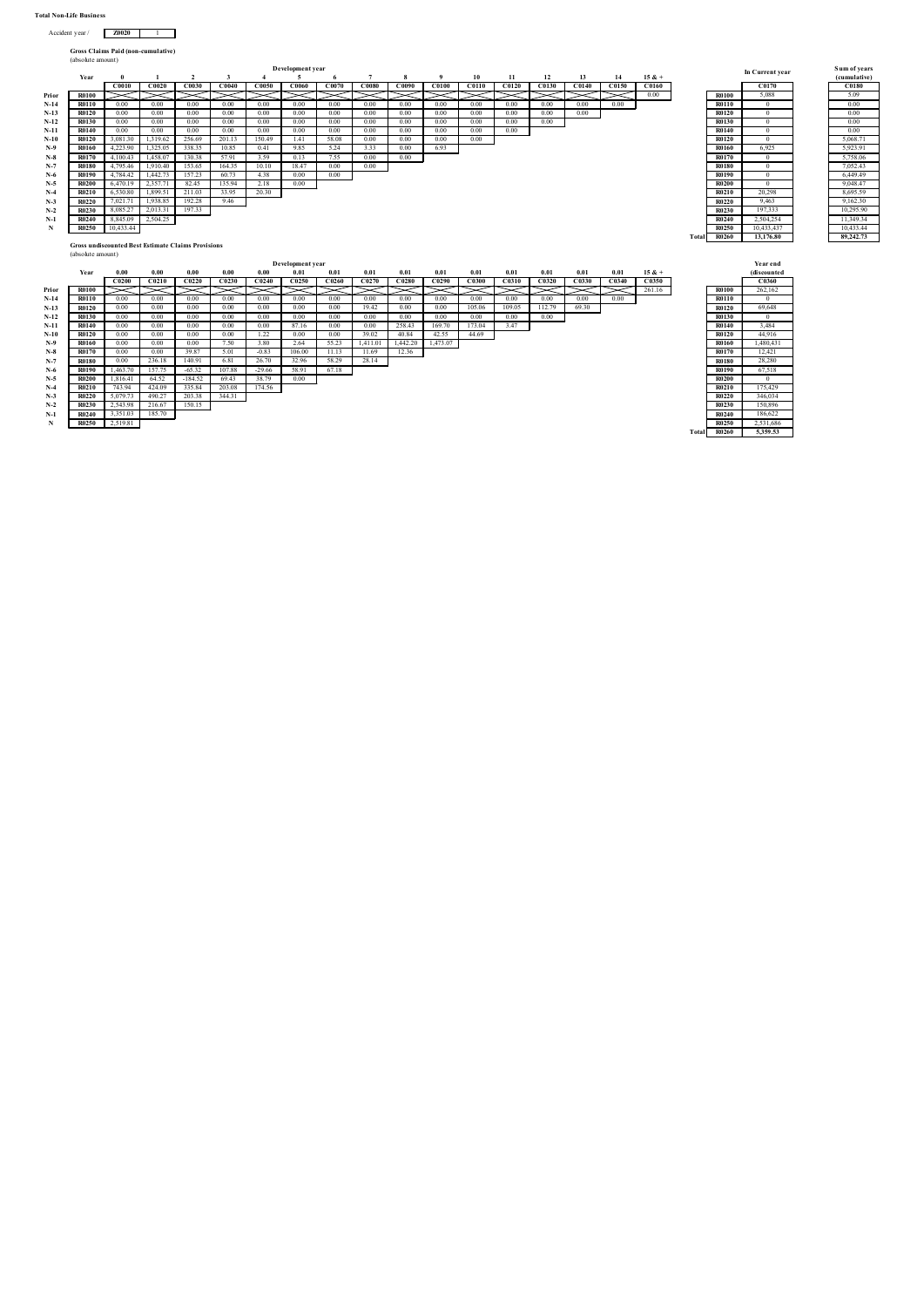## Annex I S.22.01.01

| Annex I                                                   |                       |                           |                             |                              |                 |                                     |                                                                                 |                              |                            |                            |                            |
|-----------------------------------------------------------|-----------------------|---------------------------|-----------------------------|------------------------------|-----------------|-------------------------------------|---------------------------------------------------------------------------------|------------------------------|----------------------------|----------------------------|----------------------------|
| S.22.01.01                                                |                       |                           |                             |                              |                 |                                     |                                                                                 |                              |                            |                            |                            |
| Impact of long term guarantees measures and transitionals |                       |                           |                             |                              |                 |                                     |                                                                                 |                              |                            |                            |                            |
|                                                           |                       | Amount with               |                             |                              |                 |                                     | Impact of the LTG measures and transitionals (Step-by-step approach)<br>Without |                              |                            |                            |                            |
|                                                           |                       | Long Term                 | Without                     | <b>Impact of</b>             | Without         |                                     | volatility                                                                      | Impact of                    | Without                    | Impact of                  | Impact of all              |
|                                                           |                       | Guarantee<br>measures and | ransitional on<br>technical | transitional oı<br>technical | transitional on | <b>Impact of</b><br>transitional on | adjustment and<br>without other                                                 | volatility<br>adjustment set | matching<br>adjustment and | matching<br>adjustment set | <b>LTG</b> measures<br>and |
|                                                           |                       | transitionals             | provisions                  | provisions                   | interest rate   | interest rate                       | transitional                                                                    | to zero                      | without all the<br>others  | to zero                    | transitionals              |
|                                                           |                       | C0010                     | C0020                       | C0030                        | C0040           | C0050                               | measures<br><b>C0060</b>                                                        | C0070                        | $\bf C0080$                | C0090                      | C0100                      |
| <b>Technical provisions</b>                               | R0010                 | 569,541                   | 569,541                     |                              | 569,541         |                                     | 570,101                                                                         | 560                          | 570,101                    |                            | 560                        |
| <b>Basic own funds</b><br>Excess of assets over           | R0020                 | 286,268                   | 286,268                     |                              | 286,268         | $\Omega$                            | 285,764                                                                         | $-504$                       | 285,764                    |                            | $-504$                     |
| liabilities                                               | R0030                 | 291,273                   | 291,273                     |                              | 291,273         |                                     | 290,769                                                                         | $-504$                       | 290,769                    |                            | $-504$                     |
| Restricted own funds due<br>to ring-fencing and           | R0040                 |                           |                             | $\Omega$                     |                 |                                     |                                                                                 |                              |                            |                            |                            |
| matching portfolio                                        |                       |                           |                             |                              |                 |                                     |                                                                                 |                              |                            |                            |                            |
| Eligible own funds to meet<br><b>Solvency Capital</b>     | R0050                 | 286,268                   | 286,268                     |                              | 286,268         |                                     | 285,764                                                                         | $-504$                       | 285,764                    |                            | $-504$                     |
| Requirement                                               |                       |                           |                             |                              |                 |                                     |                                                                                 |                              |                            |                            |                            |
| Tier 1<br>Tier 2                                          | <b>R0060</b><br>R0070 | 286,268                   | 286,268                     |                              | 286,268         | 0                                   | 285,764                                                                         | $-504$                       | 285,764                    |                            | $-504$                     |
| Tier 3                                                    | <b>R0080</b>          |                           |                             |                              |                 |                                     |                                                                                 |                              |                            |                            |                            |
| <b>Solvency Capital</b><br>Requirement                    | R0090                 | 101,653                   | 101,653                     |                              | 101,653         |                                     | 101,653                                                                         |                              | 101,653                    |                            |                            |
| Eligible own funds to meet<br>Minimum Capital             | R0100                 | 286,268                   | 286,268                     |                              | 286,268         |                                     | 285,764                                                                         | $-504$                       | 285,764                    |                            | $-504$                     |
| Requirement                                               |                       |                           |                             |                              |                 |                                     |                                                                                 |                              |                            |                            |                            |
|                                                           | R0110                 | 25,413                    | 25,413                      |                              | 25,41           |                                     | 25,413                                                                          |                              | 25,413                     |                            |                            |
| Minimum Capital<br>Requirement                            |                       |                           |                             |                              |                 |                                     |                                                                                 |                              |                            |                            |                            |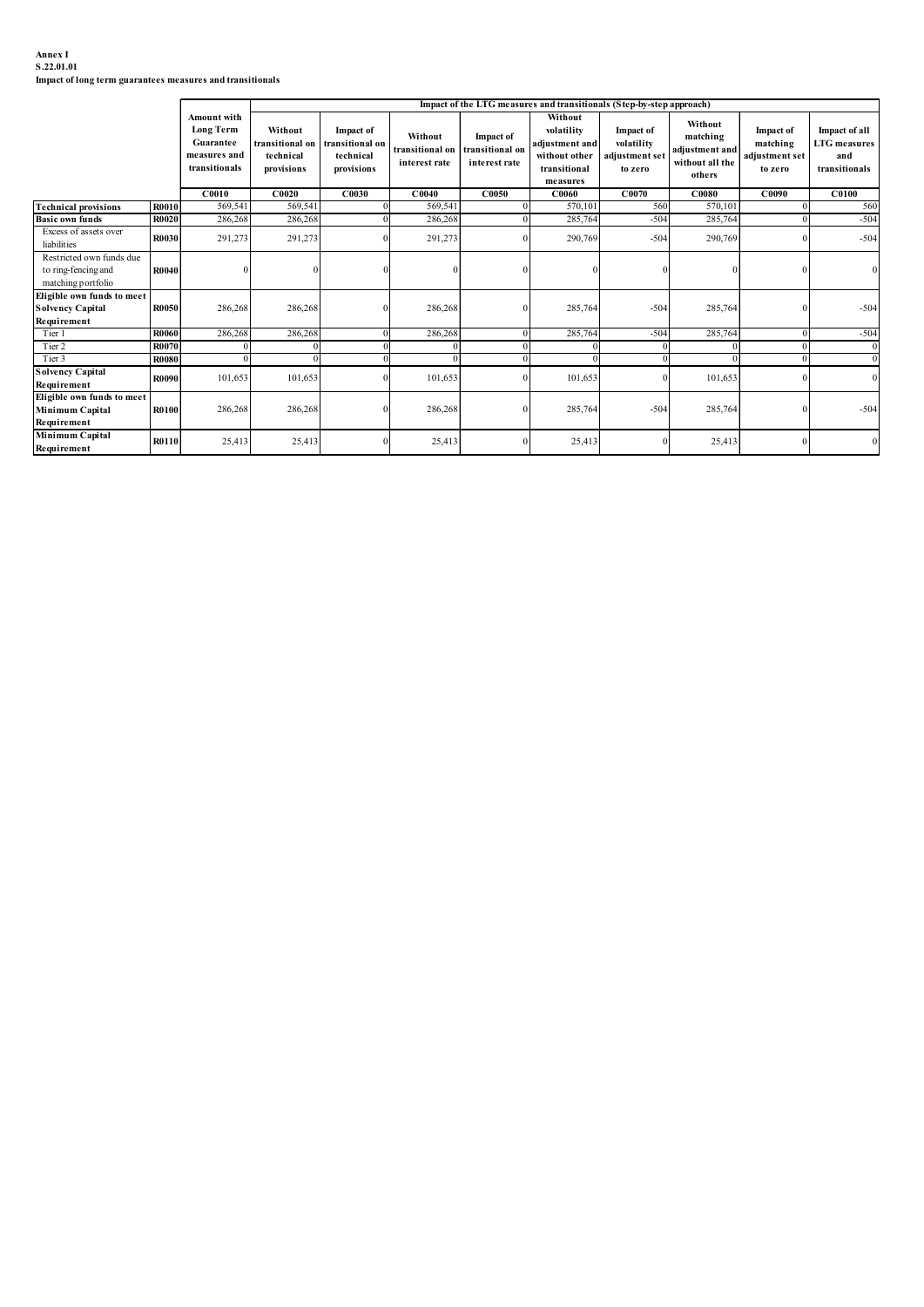| Basic own funds before deduction for participations in other financial sector as foreseen in article 68<br>of Delegated Regulation 2015/35<br>Ordinary share capital (gross of own shares)<br>Share premium account related to ordinary share capital<br>Initial funds, members' contributions or the equivalent basic own - fund item for mutual and mutual-type<br>undertakings<br>Subordinated mutual member accounts<br>Surplus funds<br>Preference shares<br>Share premium account related to preference shares<br>Reconciliation reserve<br>Subordinated liabilities<br>An amount equal to the value of net deferred tax assets<br>Other own fund items approved by the supervisory authority as basic own funds not specified above<br>Own funds from the financial statements that should not be represented by the reconciliation | <b>R0010</b><br><b>R0030</b><br><b>R0040</b><br><b>R0050</b><br><b>R0070</b><br><b>R0090</b><br><b>R0110</b><br><b>R0130</b><br><b>R0140</b><br><b>R0160</b> | <b>C0010</b><br>136,392 | C0020<br>136,392   | C0030 | C <sub>0040</sub> | <b>C0050</b> |
|--------------------------------------------------------------------------------------------------------------------------------------------------------------------------------------------------------------------------------------------------------------------------------------------------------------------------------------------------------------------------------------------------------------------------------------------------------------------------------------------------------------------------------------------------------------------------------------------------------------------------------------------------------------------------------------------------------------------------------------------------------------------------------------------------------------------------------------------|--------------------------------------------------------------------------------------------------------------------------------------------------------------|-------------------------|--------------------|-------|-------------------|--------------|
|                                                                                                                                                                                                                                                                                                                                                                                                                                                                                                                                                                                                                                                                                                                                                                                                                                            |                                                                                                                                                              |                         |                    |       |                   |              |
|                                                                                                                                                                                                                                                                                                                                                                                                                                                                                                                                                                                                                                                                                                                                                                                                                                            |                                                                                                                                                              |                         |                    |       |                   |              |
|                                                                                                                                                                                                                                                                                                                                                                                                                                                                                                                                                                                                                                                                                                                                                                                                                                            |                                                                                                                                                              |                         |                    |       |                   |              |
|                                                                                                                                                                                                                                                                                                                                                                                                                                                                                                                                                                                                                                                                                                                                                                                                                                            |                                                                                                                                                              |                         |                    |       |                   |              |
|                                                                                                                                                                                                                                                                                                                                                                                                                                                                                                                                                                                                                                                                                                                                                                                                                                            |                                                                                                                                                              |                         |                    |       |                   |              |
|                                                                                                                                                                                                                                                                                                                                                                                                                                                                                                                                                                                                                                                                                                                                                                                                                                            |                                                                                                                                                              |                         |                    |       |                   |              |
|                                                                                                                                                                                                                                                                                                                                                                                                                                                                                                                                                                                                                                                                                                                                                                                                                                            |                                                                                                                                                              |                         |                    |       |                   |              |
|                                                                                                                                                                                                                                                                                                                                                                                                                                                                                                                                                                                                                                                                                                                                                                                                                                            |                                                                                                                                                              |                         |                    |       |                   |              |
|                                                                                                                                                                                                                                                                                                                                                                                                                                                                                                                                                                                                                                                                                                                                                                                                                                            |                                                                                                                                                              |                         |                    |       |                   |              |
|                                                                                                                                                                                                                                                                                                                                                                                                                                                                                                                                                                                                                                                                                                                                                                                                                                            |                                                                                                                                                              | 149,877                 | 149,87             |       |                   |              |
|                                                                                                                                                                                                                                                                                                                                                                                                                                                                                                                                                                                                                                                                                                                                                                                                                                            |                                                                                                                                                              | $\Omega$                | ∩                  |       |                   |              |
|                                                                                                                                                                                                                                                                                                                                                                                                                                                                                                                                                                                                                                                                                                                                                                                                                                            | <b>R0180</b>                                                                                                                                                 |                         |                    |       |                   |              |
|                                                                                                                                                                                                                                                                                                                                                                                                                                                                                                                                                                                                                                                                                                                                                                                                                                            |                                                                                                                                                              |                         |                    |       |                   |              |
| reserve and do not meet the criteria to be classified as Solvency II own funds                                                                                                                                                                                                                                                                                                                                                                                                                                                                                                                                                                                                                                                                                                                                                             |                                                                                                                                                              |                         |                    |       |                   |              |
| Own funds from the financial statements that should not be represented by the reconciliation reserve and                                                                                                                                                                                                                                                                                                                                                                                                                                                                                                                                                                                                                                                                                                                                   | <b>R0220</b>                                                                                                                                                 |                         |                    |       |                   |              |
| do not meet the criteria to be classified as Solvency II own funds<br><b>Deductions</b>                                                                                                                                                                                                                                                                                                                                                                                                                                                                                                                                                                                                                                                                                                                                                    |                                                                                                                                                              |                         |                    |       |                   |              |
| Deductions for participations in financial and credit institutions                                                                                                                                                                                                                                                                                                                                                                                                                                                                                                                                                                                                                                                                                                                                                                         | <b>R0230</b>                                                                                                                                                 |                         |                    |       |                   |              |
| Total basic own funds after deductions                                                                                                                                                                                                                                                                                                                                                                                                                                                                                                                                                                                                                                                                                                                                                                                                     | <b>R0290</b>                                                                                                                                                 | 286,268                 | 286,268            |       |                   |              |
| Ancillary own funds                                                                                                                                                                                                                                                                                                                                                                                                                                                                                                                                                                                                                                                                                                                                                                                                                        |                                                                                                                                                              |                         |                    |       |                   |              |
| Unpaid and uncalled ordinary share capital callable on demand<br>Unpaid and uncalled initial funds, members' contributions or the equivalent basic own fund item for mutual                                                                                                                                                                                                                                                                                                                                                                                                                                                                                                                                                                                                                                                                | R0300                                                                                                                                                        |                         |                    |       |                   |              |
| and mutual - type undertakings, callable on demand                                                                                                                                                                                                                                                                                                                                                                                                                                                                                                                                                                                                                                                                                                                                                                                         | <b>R0310</b>                                                                                                                                                 |                         |                    |       |                   |              |
| Unpaid and uncalled preference shares callable on demand                                                                                                                                                                                                                                                                                                                                                                                                                                                                                                                                                                                                                                                                                                                                                                                   | <b>R0320</b>                                                                                                                                                 |                         |                    |       |                   |              |
| A legally binding commitment to subscribe and pay for subordinated liabilities on demand                                                                                                                                                                                                                                                                                                                                                                                                                                                                                                                                                                                                                                                                                                                                                   | R0330                                                                                                                                                        |                         |                    |       |                   |              |
| Letters of credit and guarantees under Article 96(2) of the Directive 2009/138/EC                                                                                                                                                                                                                                                                                                                                                                                                                                                                                                                                                                                                                                                                                                                                                          | <b>R0340</b>                                                                                                                                                 |                         |                    |       |                   |              |
| Letters of credit and guarantees other than under Article 96(2) of the Directive 2009/138/EC                                                                                                                                                                                                                                                                                                                                                                                                                                                                                                                                                                                                                                                                                                                                               | R0350                                                                                                                                                        |                         |                    |       |                   |              |
| Supplementary members calls under first subparagraph of Article 96(3) of the Directive 2009/138/EC<br>Supplementary members calls - other than under first subparagraph of Article 96(3) of the Directive                                                                                                                                                                                                                                                                                                                                                                                                                                                                                                                                                                                                                                  | <b>R0360</b>                                                                                                                                                 |                         |                    |       |                   |              |
| 2009/138/EC                                                                                                                                                                                                                                                                                                                                                                                                                                                                                                                                                                                                                                                                                                                                                                                                                                | R0370                                                                                                                                                        |                         |                    |       |                   |              |
| Other ancillary own funds                                                                                                                                                                                                                                                                                                                                                                                                                                                                                                                                                                                                                                                                                                                                                                                                                  | <b>R0390</b>                                                                                                                                                 |                         |                    |       |                   |              |
| Total ancillary own funds                                                                                                                                                                                                                                                                                                                                                                                                                                                                                                                                                                                                                                                                                                                                                                                                                  | <b>R0400</b>                                                                                                                                                 |                         |                    |       |                   |              |
| Available and eligible own funds                                                                                                                                                                                                                                                                                                                                                                                                                                                                                                                                                                                                                                                                                                                                                                                                           |                                                                                                                                                              |                         |                    |       |                   |              |
| Total available own funds to meet the SCR<br>Total available own funds to meet the MCR                                                                                                                                                                                                                                                                                                                                                                                                                                                                                                                                                                                                                                                                                                                                                     | <b>R0500</b><br><b>R0510</b>                                                                                                                                 | 286,268<br>286,268      | 286,268<br>286,268 |       |                   |              |
| Total eligible own funds to meet the SCR                                                                                                                                                                                                                                                                                                                                                                                                                                                                                                                                                                                                                                                                                                                                                                                                   | <b>R0540</b>                                                                                                                                                 | 286,268                 | 286,268            |       |                   |              |
| Total eligible own funds to meet the MCR                                                                                                                                                                                                                                                                                                                                                                                                                                                                                                                                                                                                                                                                                                                                                                                                   | <b>R0550</b>                                                                                                                                                 | 286,268                 | 286,268            |       |                   |              |
| <b>SCR</b>                                                                                                                                                                                                                                                                                                                                                                                                                                                                                                                                                                                                                                                                                                                                                                                                                                 | <b>R0580</b>                                                                                                                                                 | 101,653                 |                    |       |                   |              |
| <b>MCR</b>                                                                                                                                                                                                                                                                                                                                                                                                                                                                                                                                                                                                                                                                                                                                                                                                                                 | <b>R0600</b>                                                                                                                                                 | 25,413                  |                    |       |                   |              |
| Ratio of Eligible own funds to SCR                                                                                                                                                                                                                                                                                                                                                                                                                                                                                                                                                                                                                                                                                                                                                                                                         | <b>R0620</b>                                                                                                                                                 | 281.61%                 |                    |       |                   |              |
| Ratio of Eligible own funds to MCR                                                                                                                                                                                                                                                                                                                                                                                                                                                                                                                                                                                                                                                                                                                                                                                                         | <b>R0640</b>                                                                                                                                                 | 1126.45%                |                    |       |                   |              |
|                                                                                                                                                                                                                                                                                                                                                                                                                                                                                                                                                                                                                                                                                                                                                                                                                                            |                                                                                                                                                              | C0060                   |                    |       |                   |              |
| <b>Reconciliation reserve</b>                                                                                                                                                                                                                                                                                                                                                                                                                                                                                                                                                                                                                                                                                                                                                                                                              |                                                                                                                                                              |                         |                    |       |                   |              |
| Excess of assets over liabilities                                                                                                                                                                                                                                                                                                                                                                                                                                                                                                                                                                                                                                                                                                                                                                                                          | <b>R0700</b>                                                                                                                                                 | 291,273                 |                    |       |                   |              |
| Own shares (held directly and indirectly)                                                                                                                                                                                                                                                                                                                                                                                                                                                                                                                                                                                                                                                                                                                                                                                                  | <b>R0710</b>                                                                                                                                                 |                         |                    |       |                   |              |
| Foreseeable dividends, distributions and charges<br>Other basic own fund items                                                                                                                                                                                                                                                                                                                                                                                                                                                                                                                                                                                                                                                                                                                                                             | <b>R0720</b><br><b>R0730</b>                                                                                                                                 | 5,005                   |                    |       |                   |              |
| Adjustment for restricted own fund items in respect of matching adjustment portfolios and ring fenced                                                                                                                                                                                                                                                                                                                                                                                                                                                                                                                                                                                                                                                                                                                                      |                                                                                                                                                              | 136,392                 |                    |       |                   |              |
| funds                                                                                                                                                                                                                                                                                                                                                                                                                                                                                                                                                                                                                                                                                                                                                                                                                                      | <b>R0740</b>                                                                                                                                                 |                         |                    |       |                   |              |
| <b>Reconciliation reserve</b>                                                                                                                                                                                                                                                                                                                                                                                                                                                                                                                                                                                                                                                                                                                                                                                                              | <b>R0760</b>                                                                                                                                                 | 149,877                 |                    |       |                   |              |
| <b>Expected profits</b>                                                                                                                                                                                                                                                                                                                                                                                                                                                                                                                                                                                                                                                                                                                                                                                                                    |                                                                                                                                                              |                         |                    |       |                   |              |
| Expected profits included in future premiums (EPIFP) - Life business                                                                                                                                                                                                                                                                                                                                                                                                                                                                                                                                                                                                                                                                                                                                                                       | <b>R0770</b>                                                                                                                                                 | 10,435                  |                    |       |                   |              |
| Expected profits included in future premiums (EPIFP) - Non- life business<br>Total Expected profits included in future premiums (EPIFP)                                                                                                                                                                                                                                                                                                                                                                                                                                                                                                                                                                                                                                                                                                    | <b>R0780</b><br><b>R0790</b>                                                                                                                                 | 2,489<br>12,924         |                    |       |                   |              |
|                                                                                                                                                                                                                                                                                                                                                                                                                                                                                                                                                                                                                                                                                                                                                                                                                                            |                                                                                                                                                              |                         |                    |       |                   |              |

|                          | Total                                | Tier 1-<br>unrestricted | Tier 1-<br>restricted                | Tier 2                               | Tier 3           |
|--------------------------|--------------------------------------|-------------------------|--------------------------------------|--------------------------------------|------------------|
|                          | C0010                                | C0020                   | C0030                                | C0040                                | C0050            |
| 010                      |                                      |                         |                                      |                                      |                  |
| 030                      | 136,392<br>$\boldsymbol{0}$          | 136,392                 |                                      | $\overline{0}$                       |                  |
| 040                      | $\bf{0}$                             |                         |                                      | $\boldsymbol{0}$                     |                  |
| 050                      | $\overline{0}$                       |                         |                                      | $\overline{0}$                       | $\mathbf{0}$     |
| 070<br><b>090</b>        | $\boldsymbol{0}$                     |                         |                                      | $\overline{0}$                       | $\boldsymbol{0}$ |
| 110<br><b>130</b>        | $\boldsymbol{0}$<br>149,877          | 149,877                 |                                      |                                      |                  |
| 140                      | $\mathbf{0}$                         |                         |                                      | $\overline{0}$                       | $\boldsymbol{0}$ |
| 160<br>180               | $\boldsymbol{0}$<br>$\boldsymbol{0}$ |                         |                                      |                                      |                  |
|                          |                                      |                         |                                      |                                      |                  |
| <b>220</b>               |                                      |                         |                                      |                                      |                  |
|                          |                                      |                         |                                      |                                      |                  |
| <b>230</b><br><b>290</b> | 286,268                              | 286,268                 | $\boldsymbol{0}$                     | $\boldsymbol{0}$                     | $\mathbf{0}$     |
| 300                      |                                      |                         |                                      | $\checkmark$                         |                  |
|                          |                                      |                         |                                      |                                      |                  |
| 310<br>320               |                                      |                         |                                      |                                      |                  |
| 330                      |                                      |                         |                                      |                                      |                  |
| 340<br>350               |                                      |                         |                                      |                                      |                  |
| 360                      |                                      |                         |                                      |                                      |                  |
| 370                      |                                      |                         |                                      |                                      |                  |
| 390<br><b>100</b>        | $\boldsymbol{0}$                     |                         |                                      | $\boldsymbol{0}$                     | 0                |
| 500                      | 286,268                              | 286,268                 | $\boldsymbol{0}$                     | $\boldsymbol{0}$                     | $\mathbf{0}$     |
|                          | 286,268                              | 286,268                 | $\boldsymbol{0}$                     | $\boldsymbol{0}$                     |                  |
| 510                      | 286,268<br>286,268                   | 286,268<br>286,268      | $\boldsymbol{0}$<br>$\boldsymbol{0}$ | $\boldsymbol{0}$<br>$\boldsymbol{0}$ | $\boldsymbol{0}$ |
| <b>540</b><br>1550       |                                      |                         |                                      |                                      |                  |
| <b>580</b>               | 101,653                              |                         |                                      |                                      |                  |
| 000<br>620<br>640        | 25,413<br>281.61%<br>1126.45%        |                         |                                      |                                      |                  |

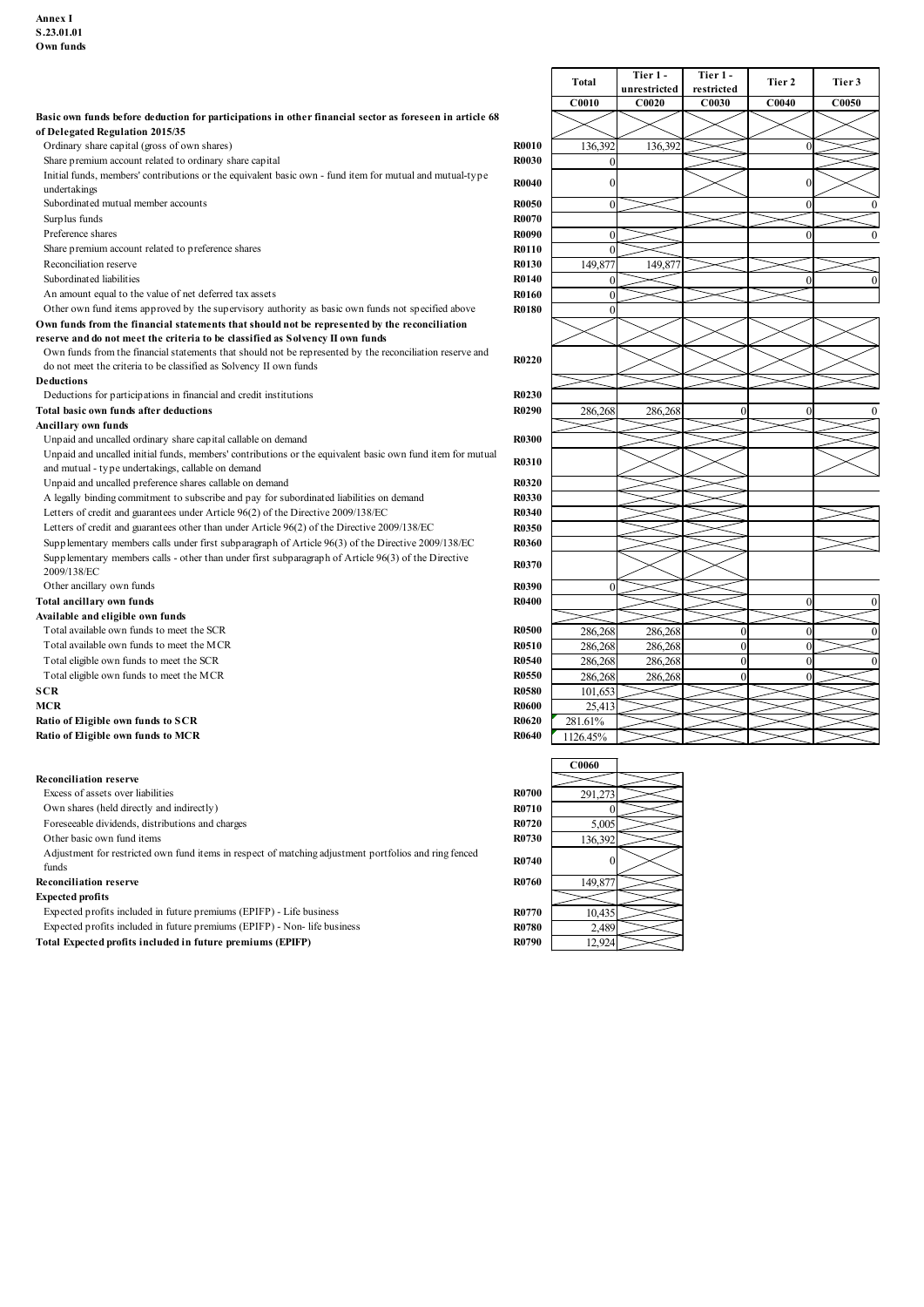| Annex I                                                                                        |              |                     |
|------------------------------------------------------------------------------------------------|--------------|---------------------|
| S.25.01.21                                                                                     |              |                     |
| <b>Solvency Capital Requirement - for undertakings on Standard Formula</b>                     |              |                     |
|                                                                                                |              | <b>Gross</b>        |
|                                                                                                |              | solvency            |
|                                                                                                |              | capital             |
|                                                                                                |              | requirement         |
|                                                                                                |              | C0110               |
| Market risk                                                                                    | <b>R0010</b> | 93,748              |
| Counterparty default risk                                                                      | <b>R0020</b> | 946                 |
| Life underwriting risk                                                                         | <b>R0030</b> | 17,936              |
| Health underwriting risk                                                                       | <b>R0040</b> | 10,249              |
| Non-life underwriting risk                                                                     | <b>R0050</b> | 71                  |
| Diversification                                                                                | <b>R0060</b> | $-19,555$           |
| Intangible asset risk                                                                          | <b>R0070</b> |                     |
| <b>Basic Solvency Capital Requirement</b>                                                      | <b>R0100</b> | 103,395             |
| <b>Calculation of Solvency Capital Requirement</b>                                             |              | C <sub>0100</sub>   |
| Adjustment due to RFF/MAP nSCR aggregation                                                     | <b>R0120</b> |                     |
| Operational risk                                                                               | <b>R0130</b> | 2,220               |
| Loss-absorbing capacity of technical provisions                                                | R0140        |                     |
| Loss-absorbing capacity of deferred taxes                                                      | <b>R0150</b> | $-3,962$            |
| Capital requirement for business operated in accordance with Art. 4 of Directive<br>2003/41/EC | <b>R0160</b> | 0                   |
| Solvency Capital Requirement excluding capital add-on                                          | <b>R0200</b> | 101,653             |
| Capital add-on already set                                                                     | R0210        |                     |
| Solvency capital requirement                                                                   | <b>R0220</b> | 101,653             |
| Other information on SCR                                                                       |              |                     |
| Capital requirement for duration-based equity risk sub-module                                  | <b>R0400</b> |                     |
| Total amount of Notional Solvency Capital Requirements for remaining part                      | R0410        |                     |
| Total amount of Notional Solvency Capital Requirements for ring fenced funds                   | R0420        |                     |
| Total amount of Notional Solvency Capital Requirements for matching adjustment portfolios      | R0430        |                     |
| Diversification effects due to RFF nSCR aggregation for article 304                            | <b>R0440</b> |                     |
| Method used to calculate the adjustment due to RFF/MAP nSCR aggregation                        |              | R0450 No adjustment |
|                                                                                                |              |                     |